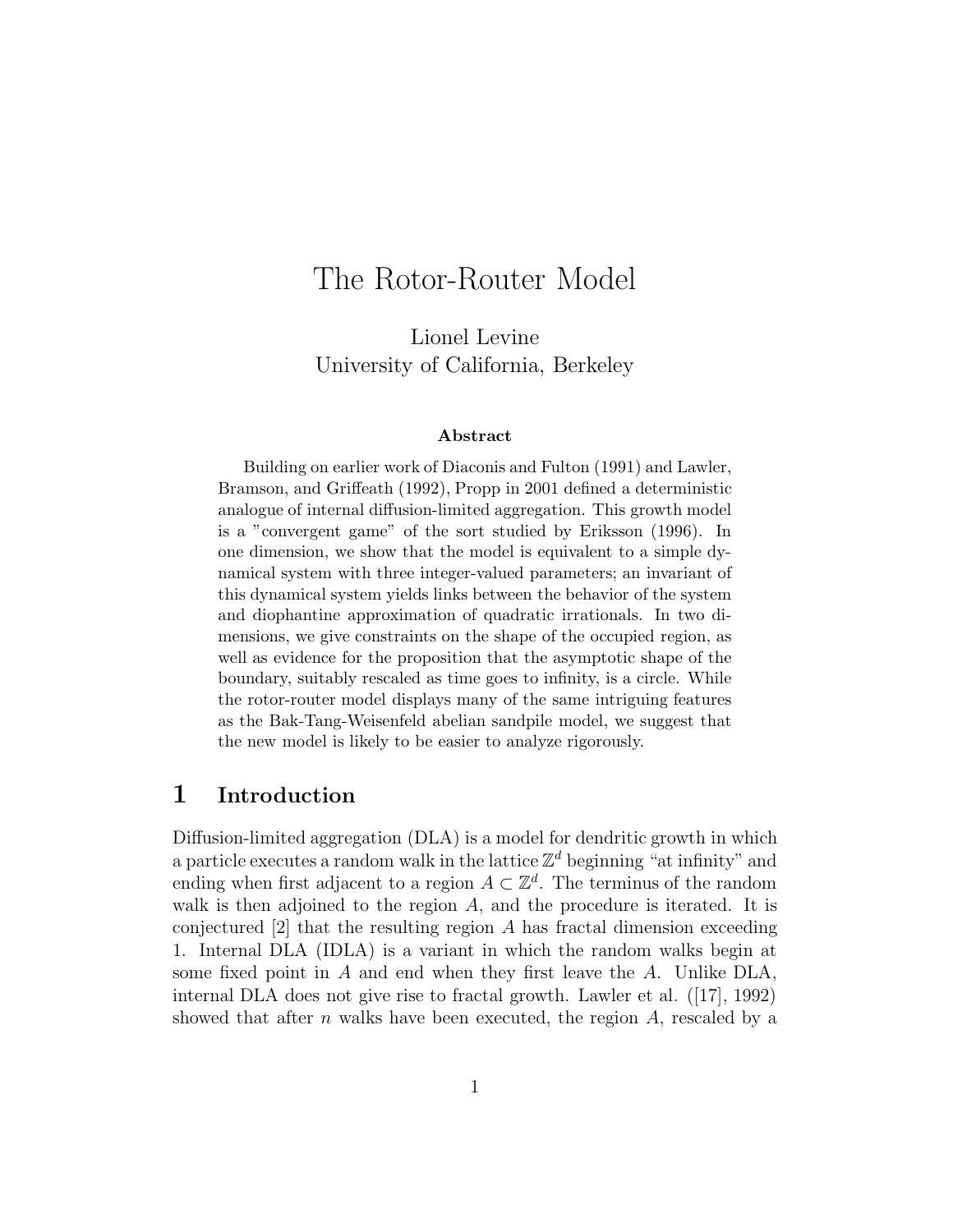factor of  $n^{1/d}$ , approaches a Euclidean ball in  $\mathbb{R}^d$  as  $n \to \infty$ . Lawler ([15], 1995) estimated the rate of convergence.

We propose the following deterministic analogue of IDLA. First, a cyclic ordering is specified of the 2d cardinal directions in  $\mathbb{Z}^d$ . A "rotor" pointing in one of the 2d cardinal directions is associated to each point in A. A particle is placed at the origin and is successively routed in the direction of the rotor at each point it visits until it leaves the region A. Moreover, every time the particle is routed away from a given point, the direction of the rotor at that point is incremented by one step in the cyclic ordering. When the particle reaches a point not in A, that point is adjoined to the region and given the first rotor direction in the ordering.

This "rotor-router" growth model is similar in many ways to Engel's "probabilistic abacus" ([13], 1975) and to the abelian sandpile, or "chipfiring," model introduced by Bak et al.  $([1], 1988)$  and studied by Dhar  $([9],$ 1990) and Bjorner, et al. ([5], 1991). In the abelian sandpile model, the points of A are labeled by nonnegative integers, considered as representing the number of grains of sand at each point. A single grain of sand is placed at the origin, and at each step, every point occupied by at least 2d grains of sand ejects a single grain to each of its 2d neighboring lattice points. Once the system has equilibrated, with every site occupied by at most  $2d-1$  grains of sand, the process is repeated. Sandpiles have been studied in part from the point of view of complex systems, where the interest lies in the "self-organized criticality" of the model (cf.  $[1, 7, 9]$ ). In contrast to diffusion-limited aggregation, however, many of the fundamental mathematical properties of which remain conjectural, sandpiles are tractable.

Much of the mathematics concerning the sandpile model rests on the abelian nature of the model. This refers to the nontrivial fact that if grains of sand are deposited in turn at two different points, allowing the system to equilibrate both before and after the second grain is deposited, the resulting configuration does not depend on the order in which the two grains were deposited. It is a consequence of a general result of Diaconis and Fulton ([11], 1991) that the rotor-router model has the same abelian property. Another result of [11] implies that internal DLA is abelian in the sense that the probability that two random walks with different starting points will terminate at a pair of points  $x, y$  is independent of the order in which the walks are performed.

Despite this common abelian property, there are substantive differences between IDLA and the sandpile model. While no asymptotic results are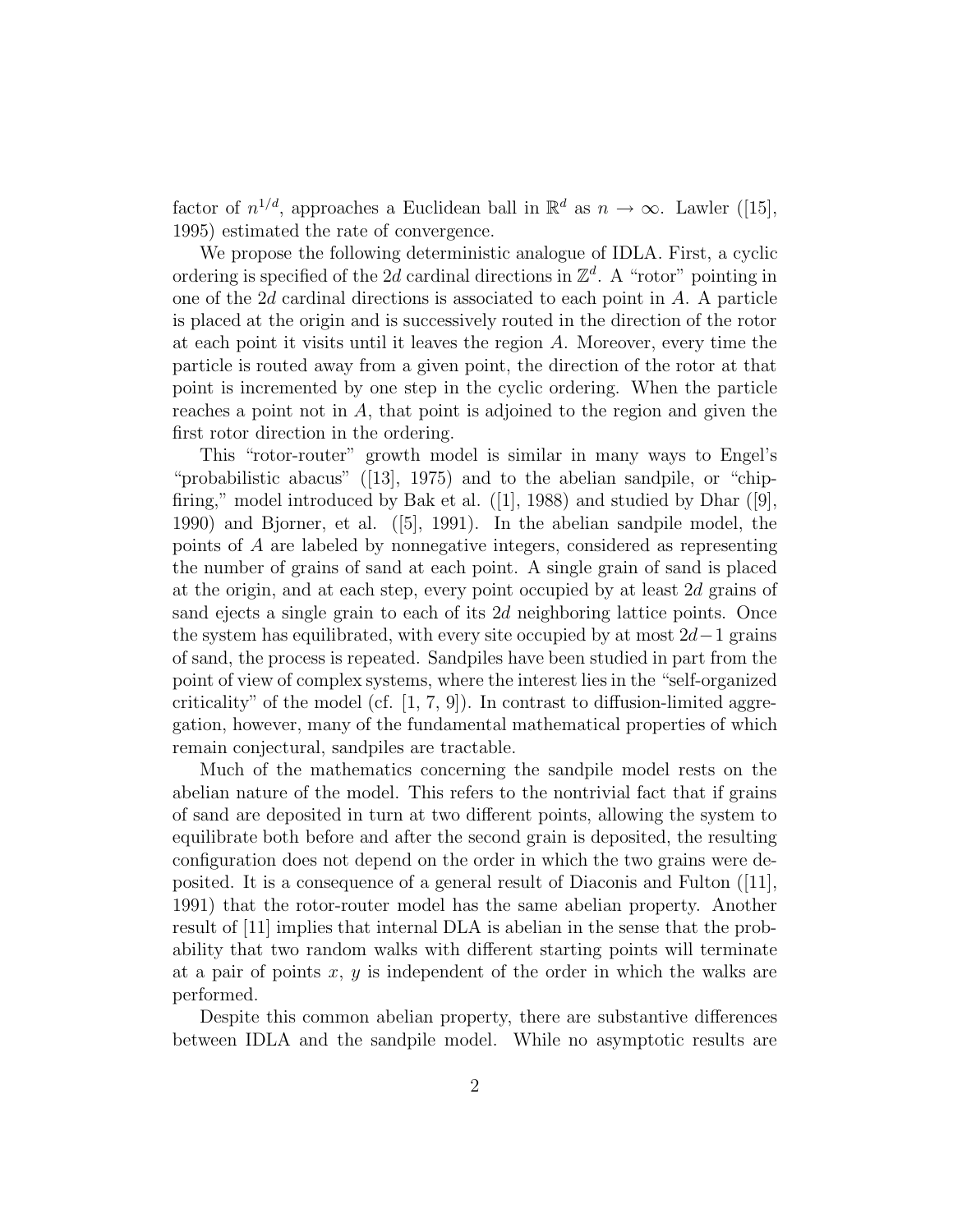known for the sandpile model, it appears likely that its asymptotics are not spherical. In two dimensions, for example, numerical data indicate that sandpiles may have polygonal asymptotics. This is to be contrasted with the main result of [17], in which IDLA is shown to have spherical asymptotics. The rotor-router model may bridge the gap between sandpiles and IDLA. Like sandpiles, the rotor-router model is deterministic; but we conjecture that the asymptotics of the rotor-router model, like those of IDLA, are spherical.

This paper is intended to serve, first, as a thorough introduction to the rotor-router model, and second, as a source of conjectures and open problems which, it is hoped, will inspire future work on the model. Analogies with IDLA and with the sandpile model are emphasized throughout. The paper is structured as follows.

In section 1, we outline some preliminary definitions and prove an important finiteness lemma.

In section 2, we study the one-dimensional  $(d = 1)$  rotor-router model in some additional generality. Fixing positive integers  $r$  and  $s$ , when a particle leaves the interval A through its left endpoint, A is extended by not just one but r sites to its left; and when a particle leaves A through its right endpoint, A is extended by s sites to the right. We reduce to a set of states describing the eventual behavior of the system. By identifying this collection of states with a suitable subset of the integer lattice  $\mathbb{Z}^3$ , we show that the process of adding a particle at the origin and allowing it to equilibrate can be realized by a piecewise linear function on  $\mathbb{Z}^3$ . We find a set of invariants of this function that is sufficient to distinguish between all its orbits. Our main invariant closely resembles an invariant of the continuum limit of IDLA in one dimension.

In section 3, we analyze the limiting behavior of the interval A in the generalized one-dimensional model. Propp (2001) conjectured that after t iterations, if A is the interval  $[x(t), y(t)]$ , then the quantity  $\mu(t) = x(t)\sqrt{s} +$  $y(t)\sqrt{r}$  is bounded independent of t. We prove this, and show furthermore that the limit points of the sequence  $\mu$  are confined to an interval of length  $r\sqrt{s} + s\sqrt{r}$ , which is best-possible given that x and y change by increments of  $r$  and  $s$ , respectively. We show that in a special case, the  $n$ -th particle added ends up on the left or right of the interval accordingly as the  $n$ -th term of a certain Sturmian sequence with quadratic irrational slope is 0 or 1. Finally, we give a connection with Pythagorean triples. Given a positive Pythagorean triple  $a^2 + b^2 = c^2$ , Propp observed that in the continuum limit of IDLA, if initially A is the interval  $[-a, 0]$ , then A is the interval  $[-c, b]$  at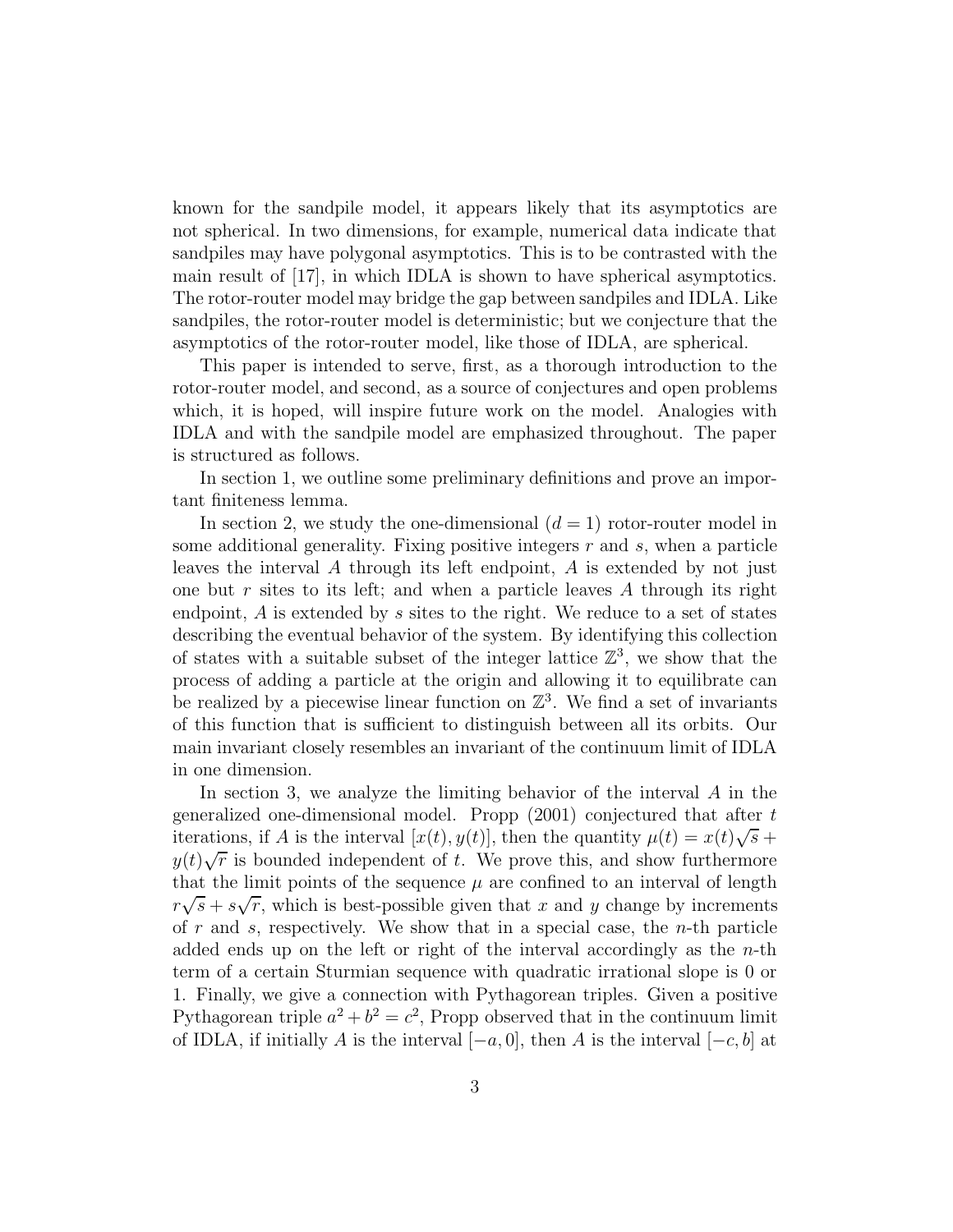time  $a+b-c$ , and conjectured that the same would be true of the rotor-router model in the case  $r = s = 1$ . We prove this conjecture.

In section 4, we consider the higher-dimensional lattices  $\mathbb{Z}^d$ ,  $d \geq 2$ . We give an estimate for the center of mass of the region A and prove a weak form of the conjecture that the limiting shape of the rotor-router model in two dimensions is a disc.

In section 5, we discuss some outstanding conjectures pertaining to the one-, two- and three-dimensional models.

## 2 Preliminaries

We denote by  $\mathbb Z$  the set of integers,  $\mathbb N$  the nonnegative integers, and  $\mathbb R$  the real numbers. If  $x \leq y \in \mathbb{Z}$ , we denote by  $[x, y]$  the interval  $\{z \in \mathbb{Z} : x \leq z \leq y\}$ ; we adopt the convention that  $[x, y]$  is empty when  $x > y$ .

Let  $e_1, ..., e_d$  be the standard basis vectors for the integer lattice  $\mathbb{Z}^d$ , and denote by  $E_d = \{\pm e_1, \ldots, \pm e_d\}$  the set of cardinal directions in  $\mathbb{Z}^d$ . Suppose we are given an arbitrary total ordering  $\leq$  of the set  $E_d$ : write  $E_d = \{\epsilon_i\}_{i=0}^{2d-1}$ with  $\epsilon_0 < \cdots < \epsilon_{2d-1}$ .

Let  $A \subset \mathbb{Z}^d$  be a finite connected region of lattice points containing the origin. A state of the rotor-router automaton can be described by a pair  $(x, l)$ , where  $x \in A$  represents the position of the particle, and  $l : A \rightarrow [0, 2d - 1]$ indicates the direction of the rotor at each point. Define  $g(x, l) = (x + \epsilon_{l(x)}, l_x)$ , where  $l_x$  is the labeling

$$
l_x(x') = \begin{cases} l(x') + 1 \pmod{2n} & \text{if } x' = x; \\ l(x'), & \text{else.} \end{cases}
$$

This is the state given by routing the particle in the direction of the rotor  $\epsilon_{l(x)}$ and then changing the direction of the rotor. Write  $g^{n}(0, l) = (x_n, l_n)$ . The sequence of points  $(x_0, x_1, \dots)$  is a lattice path in A, possibly self-intersecting, beginning at the origin. We denote this path by  $p = p(A, l)$ . Lemma 2.1, below, shows that the path  $p$  leaves the region  $A$  in finitely many steps. Let N be minimal such that  $x_N \notin A$ . We define  $f(A, l) = (A \cup \{x_N\}, l')$ , where

$$
l'(x) = \begin{cases} l_N(x) & \text{if } x \in A; \\ 0, & \text{if } x = x_N. \end{cases}
$$

Then f describes the entire process of adding a particle at the origin and allowing the system to equilibrate.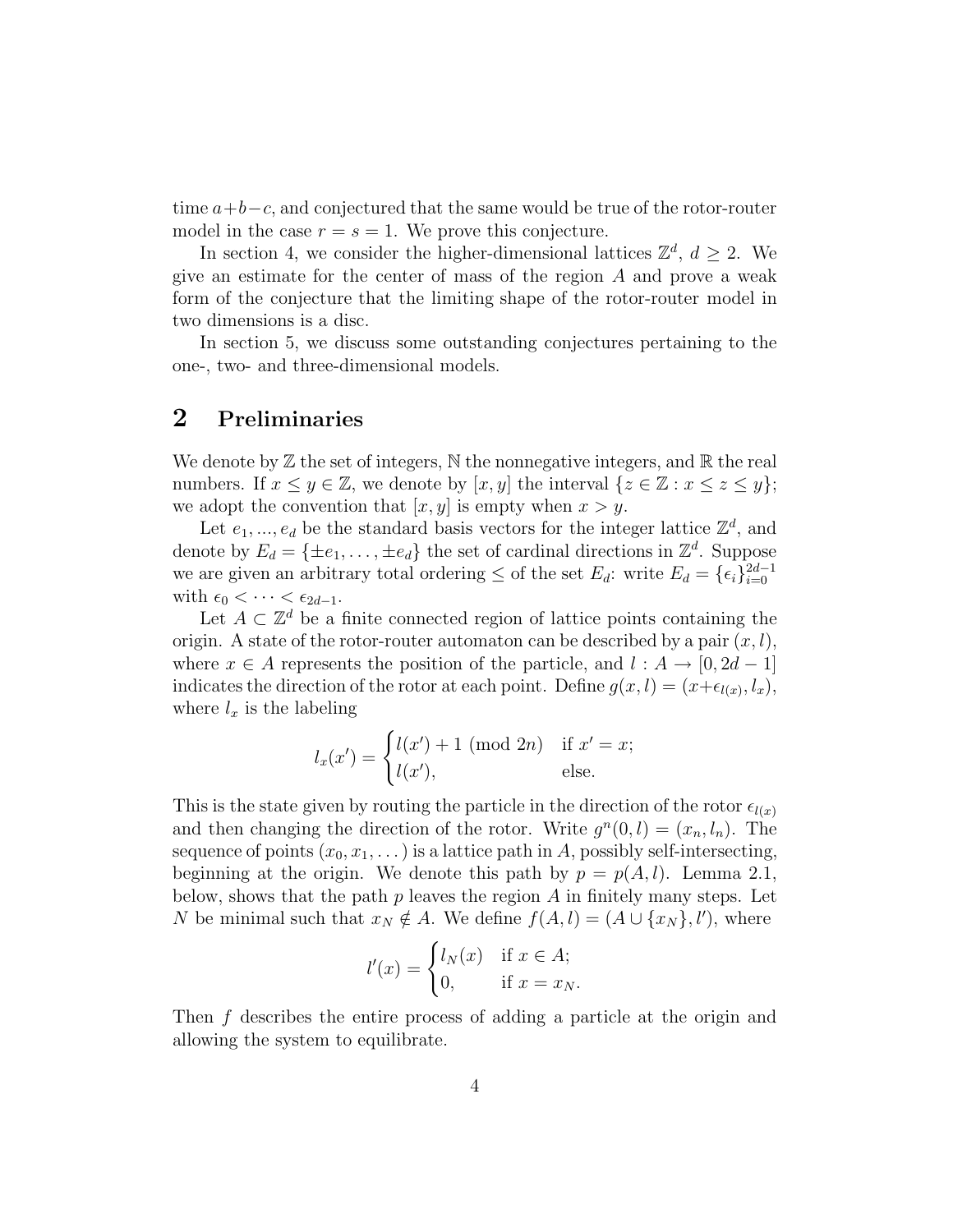**Lemma 2.1.** The lattice path  $p(A, l)$  leaves the region A in finitely many steps.

*Proof.* If not, the path would visit some point  $x \in A$  infinitely many times; but then it would be routed infinitely many times to each neighbor of  $x$ . Inducting along a path from  $x$  to a point outside  $A$ , we conclude the path does after all leave the region after finitely many steps.  $\Box$ 

## 3 Rotor-router dynamics in one dimension

In one dimension, rotors alternate between the two directions left and right; we denote these by  $L$  and  $R$ , respectively. We introduce the following generalization of the rotor-router automaton in one dimension. Let r and s be positive integers. When the lattice path reaches an unoccupied site  $x < 0$ , all r sites in the interval  $[x - r + 1, x]$  become occupied; similarly, if the path reaches an unoccupied site  $y > 0$ , the s sites  $[y, y + s - 1]$  become occupied. In either case, the newly occupied sites are initially labeled R.

Given integers  $x \leq 0$  and  $y \geq 0$ , we denote by  $\Sigma(x, y)$  the set of all states of the automaton for which the set of occupied sites is the interval  $[x, y]$ . Then  $\Sigma(x, y)$  is naturally identified with the set of maps  $[x, y] \rightarrow \{R, L\}.$ Let  $\Sigma = \bigcup_{x \leq 0 \leq y} \Sigma(x, y)$ , and denote by  $f = f_{r,s} : \Sigma \to \Sigma$  the map on states given by adding a single particle at the origin and allowing the system to equilibrate.

#### 3.1 Recurrent states

**Lemma 3.1.** Let  $\sigma \in \Sigma(x, y)$  be any state. There exists  $N \in \mathbb{N}$  such that  $f_{r,s}^N(\sigma) \in \Sigma(x',y')$  for  $x' < x$ ,  $y' > y$ .

*Proof.* Let  $M = 1 + \max(|x|, y)$ , and let  $N = 2^M$ . After N particles have been deposited and allowed to equilibrate in turn, the origin will have been visited a total of at least N times. Since the rotors at each site alternate pointing left and right, it follows by induction on |k| that if  $|k| \leq M$ , then the site k will be visited at least  $2^{M-k}$  times. Taking  $k = \pm M$  proves the lemma.

Given a state  $\sigma \in \Sigma(x, y)$ , let  $0 > u_1 > \cdots > u_m$  be the sites to the left of the origin labeled R, and let  $0 < v_1 < \cdots < v_n$  be the sites to the right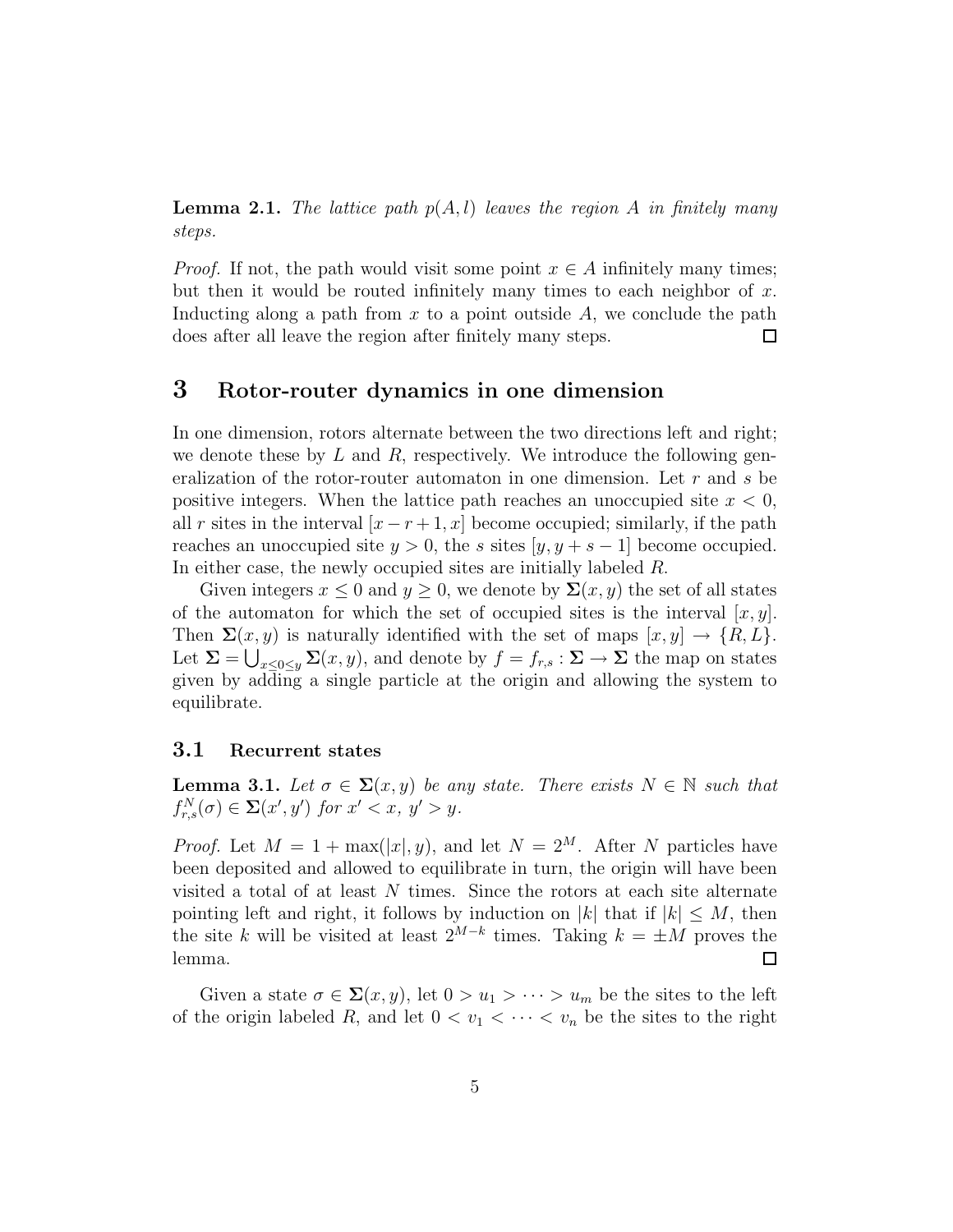of the origin labeled L. Additionally, define  $u_0 = v_0 = 0$ ,  $u_{m+1} = x - 1$ , and  $v_{n+1} = y + 1$ . Then the path  $p(\sigma)$  can be described as follows.

**Lemma 3.2.** If  $\sigma(0) = L$ , then the path  $p(\sigma)$  travels directly left from the origin to  $u_1$ , then right to  $v_1$ , left to  $u_2$ , right to  $v_2$ , and so on, until it reaches either  $u_{m+1}$  or  $v_{n+1}$ , at which point it stops. If  $\sigma(0) = R$ , the same is true interchanging left with right and  $u_i$  with  $v_i$ . In particular, if  $m < n$ , the path will terminate at  $u_{m+1}$ ; if  $m > n$ , it will terminate at  $v_{n+1}$ ; and if  $m = n$ , it will terminate at  $u_{m+1}$  or  $v_{n+1}$  accordingly as  $\sigma(0) = L$  or  $\sigma(0) = R$ .

*Proof.* Suppose  $\sigma(0) = L$ . Induct on k to show that when the path first reaches the site  $v_k$ , it travels left from  $v_k$  to  $u_{k+1}$ , then right from  $u_{k+1}$  to  $v_{k+1}$ . When the path first arrives at  $v_k$ , it must have previously reached  $v_{k-1}$ , so by the inductive hypothesis, the path has come directly right from  $u_k$  to  $v_k$ , hence the entire interval  $[u_k, v_k]$  is now labeled L. Since also, by definition, the interval  $[u_{k+1} + 1, u_k - 1]$  is labeled L, the path now travels directly to the left until it reaches the site  $u_{k+1}$ . Now the interval  $[u_{k+1}, v_k]$  is entirely labeled R, as is the interval  $[v_k+1, v_{k+1}-1]$  by definition; so the path travels directly right from  $u_{k+1}$  to  $v_{k+1}$ , and the inductive step is complete.

The proof in the case  $\sigma(0) = R$  is identical, interchanging the roles of  $u_k$ and  $v_k$ .  $\Box$ 

*Remark.* It follows that the  $N$  in Lemma 3.1 can be taken substantially less than  $2^M$ . If, for example, the path  $p(f^i(\sigma))$  terminates to the right of the origin for  $i = 0, \ldots, k$ , then for  $i \ge 1$  we have  $n(f^{i}(\sigma)) = y + (i - 1)s$ , and so  $m(f^{i+1}(\sigma)) = m(f^i(\sigma)) - y - (i-1)s$ . Thus, to ensure that at least one particle terminates on the left it suffices to take  $N$  large enough so that  $Ny + s\frac{N(N-1)}{2} > |x|$ . Likewise, to ensure that at least one particle terminates <u>on the right</u> it suffices to have  $N|x| + r \frac{N(N+1)}{2} > y$ . Certainly  $N = 1 + \sqrt{2M/\text{min}(r, s)}$  is enough.

Let  $\text{Rec}(x, y) \subset \Sigma(x, y+s-1)$  be the set of states for which there exists an integer  $0 \leq i \leq y - x + 1$  such that the interval  $[x, x + i - 1]$  is entirely labeled R, the interval  $[x + i, y - 1]$  is entirely labeled L, and the interval  $[y, y+s-1]$  is entirely labeled R. Putting  $j = y-x-i$ , we say as a shorthand that these states are of the form  $R^i L^j R^s$  for nonnegative integers i and j. Let  $\text{Rec} = \bigcup_{x \leq 0 \leq y} \text{Rec}(x, y).$ 

We are interested primarily in the eventual behavior of  $f_{r,s}$  as a dynamical system on  $\Sigma$ . The following proposition shows that for these purposes, it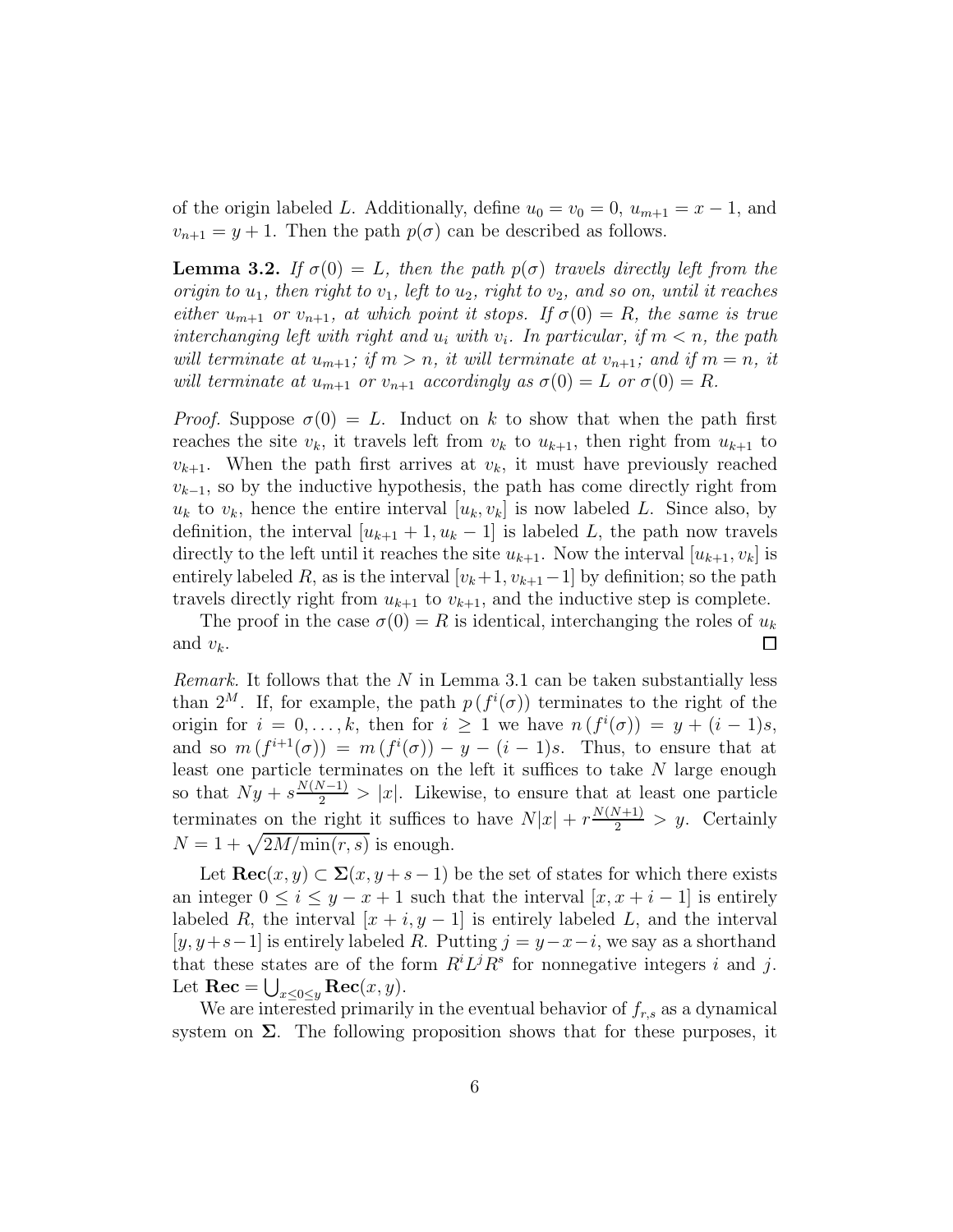is sufficient to consider the states in Rec. These states will be called the recurrent states of  $f_{r,s}$ .

**Proposition 3.3.** The set Rec is closed under  $f_{r,s}$ . Moreover, for any state  $\sigma \in \Sigma$ , there is an integer  $N \geq 0$  such that  $f_{r,s}^N(\sigma) \in \textbf{Rec}$ .

*Proof.* Let  $\sigma \in \text{Rec}(x, y)$ . Suppose first that the path  $p(\sigma)$  terminates at  $y + 1$ . Then by Lemma 3.2,  $p(\sigma)$  will reach a site  $u < 0$  and travel directly right from there to the unoccupied site  $y + 1$ ; in particular, the path never visits the interval  $[x, u - 1]$ , and  $f(\sigma)$  retains its original labels from  $\sigma$  on this interval. Since u is in the  $R<sup>i</sup>$  block of  $\sigma$ , all of these labels are R. Also, because  $p(\sigma)$  travels to the right from u to  $y+1$ , the interval [u, y] is entirely labeled L; and the s newly occupied sites in the interval  $[y, y + s - 1]$  are labeled R. Thus  $f_{r,s}(\sigma)$  has the form  $R^i L^j R^s$ , as desired. On the other hand, if  $p(\sigma)$  terminates at  $x - 1$ , then by Lemma 3.2, it will reach some  $v > 0$ and travel directly left to the unoccupied site  $x-1$ . In this case, the interval  $[x - r, v]$  is entirely labeled R, while the sites in the interval  $[v_n + 1, y]$  retain their original labels from  $\sigma$ . Since  $\sigma \in \textbf{Rec}$ , the labels on this interval are of the form  $L^j R^s$ , so again  $f_{r,s}(\sigma)$  has the desired form.

It remains to show that for any  $\sigma \in \Sigma$ , some iterate of f takes  $\sigma$  into **Rec**. By Lemma 3.1, there exists N such that  $p(f^{N-2}(\sigma))$  terminates on the left and  $p(f^{N-1}(\sigma))$  terminates on the right. Since  $p(f^{N-2}(\sigma))$  terminates on the left, we have  $f^{N-1}(\sigma)(t) = R$  for  $t \leq 0$ . Since  $p(f^{N-1}(\sigma))$  terminates on the right, there is some point  $u_i < 0$  such that  $f^N(\sigma)$  retains its original labels from  $f^{N-1}(\sigma)$  on the interval  $[x, u_i - 1]$  and has the form  $L^j R^s$  on the interval  $[u_i, y]$ ; hence  $f^N(\sigma)$  is of the form  $R^i L^j R^s$  as desired.  $\Box$ 

## 3.2 A piecewise linear function on  $\mathbb{Z}^3$

A state  $\sigma \in \textbf{Rec}$  has the form  $R^i L^j R^s$ , and so is determined by the pair of integers i and j (recall that s was fixed at the outset, independent of  $\sigma$ ). If we intend to compute  $f_{r,s}(\sigma)$ , however, then the origin must be distinguished so that we know where to initiate the path  $p(\sigma)$ . With the origin distinguished, Rec becomes a three-parameter family of states. There are several reasonable parameterizations of Rec, but the one that simplifies computation most effectively is to let  $x, y, z \in \mathbb{Z}$  be the first occupied site, the first site in the final  $R^s$  block, and the first site in the  $L^j$  block, respectively (if  $j = 0$ , we adopt the convention that  $z = y$ ). In this way, we identify **Rec** with the set of integer triples  $(x, y, z) \in \mathbb{Z}^3$  satisfying  $x \leq 0$ ,  $y \geq 0$  and  $x \leq z \leq y$ . Our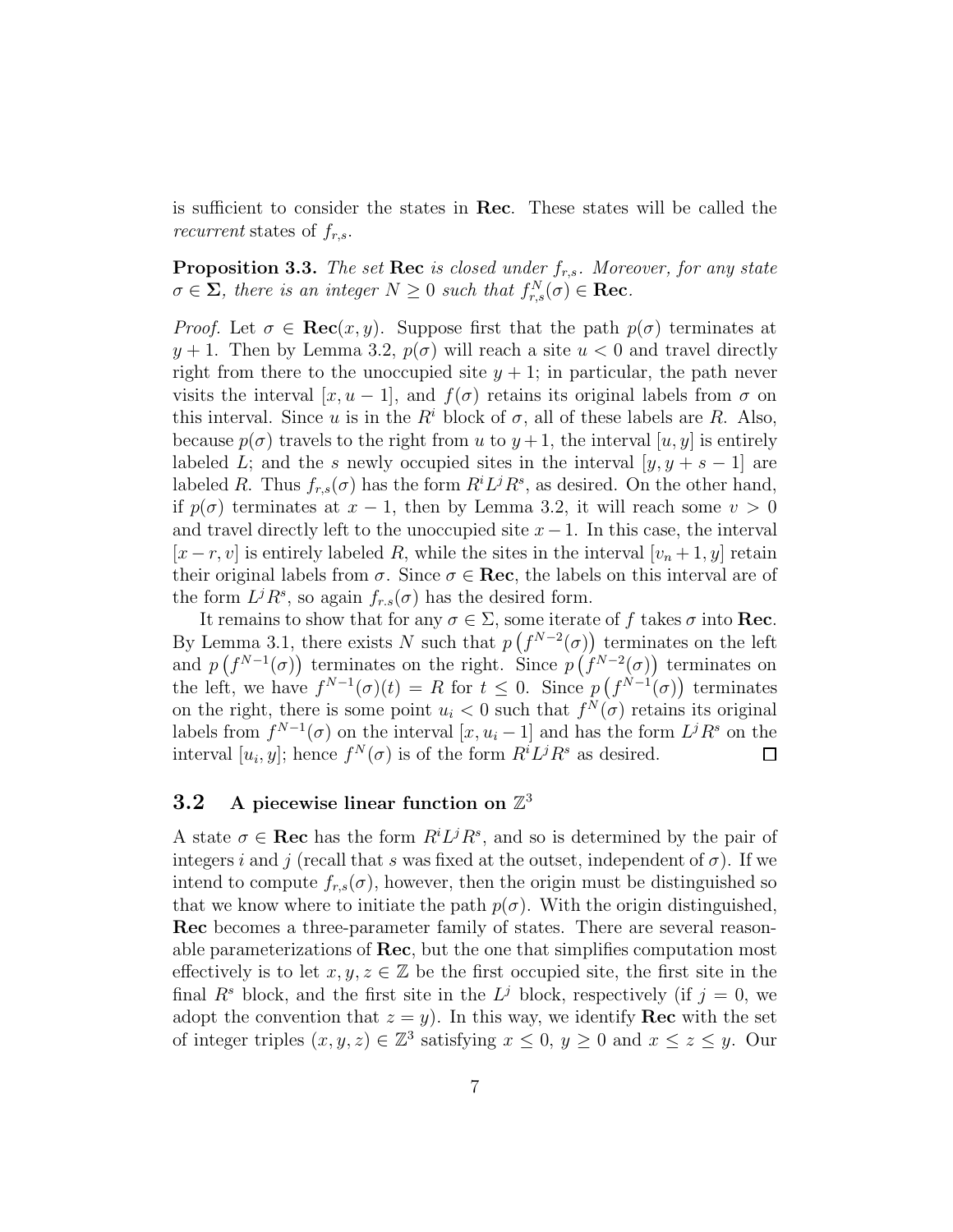next proposition determines  $f_{r,s}$  explicitly as a piecewise linear function on these triples.

**Proposition 3.4.**  $f_{r,s}$  is given on **Rec** by

$$
f_{r,s}(x, y, z) = \begin{cases} (x, & y+s, \ z-y) & \text{if } x+y \leq z. \\ (x-r, & y, & z-x+1) & \text{if } x+y > z, \end{cases}
$$

*Proof.* Consider first the case  $z > 0$ , i.e. the case when the origin is initially labeled R. Then with m and n defined as in Lemma 3.2, we have  $m = -x$ and  $n = y - z$ . By Lemma 3.2, the path  $p = p(x, y, z)$  ends up on the right if and only if  $m \ge n$ , or  $x + y \le z$ . In this case, once the path reaches the site  $u_n = -n = z - y$ , it travels right until it reaches an unoccupied site. The first site labeled L is then  $z - y$ , so

$$
f(x, y, z) = (x, y + s, z - y).
$$

On the other hand, if  $x + y > z$ , then the path travels left directly from the site  $v_{m+1} = z+m$  until it reaches an unoccupied site. If  $v_{m+1} < y-1$ , the first site labeled L is then  $v_{m+1} + 1 = z + m + 1 = z - x + 1$ ; if  $v_{m+1} = y - 1$ , then there are no sites labeled L, so our convention dictates that  $z' = y =$  $v_{m+1} + 1 = z - x + 1$ ; hence

$$
f(x, y, z) = (x - r, y, z - x + 1).
$$

It remains to consider the case  $z \leq 0$ . In this case,  $m = z - x$  and  $n = y - 1$ . The path ends up on the right if and only if  $m > n$ , or  $x + y \le z$ , as before. If it ends up on the right, the path travels directly right from  $u_{n+1} = z - n - 1 = z - y$  to the unoccupied site, so the first site labeled L is  $z - y$ , as desired. If the path ends up on the left, then it travels directly left from  $v_m = m = z - x$  to an unoccupied site. In the case that  $v_m < y - 1$ , the first site labeled L is then  $z - x + 1$ ; if  $v_m = y - 1$ , there are no sites labeled L, and by convention  $z' = y = z - x + 1$ . This completes the proof. L, and by convention  $z' = y = z - x + 1$ . This completes the proof.

We will denote the states  $(x, y + s, z - y)$  and  $(x - r, y, z - x + 1)$  by  $f^+(x,y,z)$  and  $f^-(x,y,z)$ , respectively. Thus  $f(x,y,z) = f^+(x,y,z)$  or  $f^-(x, y, z)$  accordingly as  $x + y \leq z$  or  $x + y > z$ .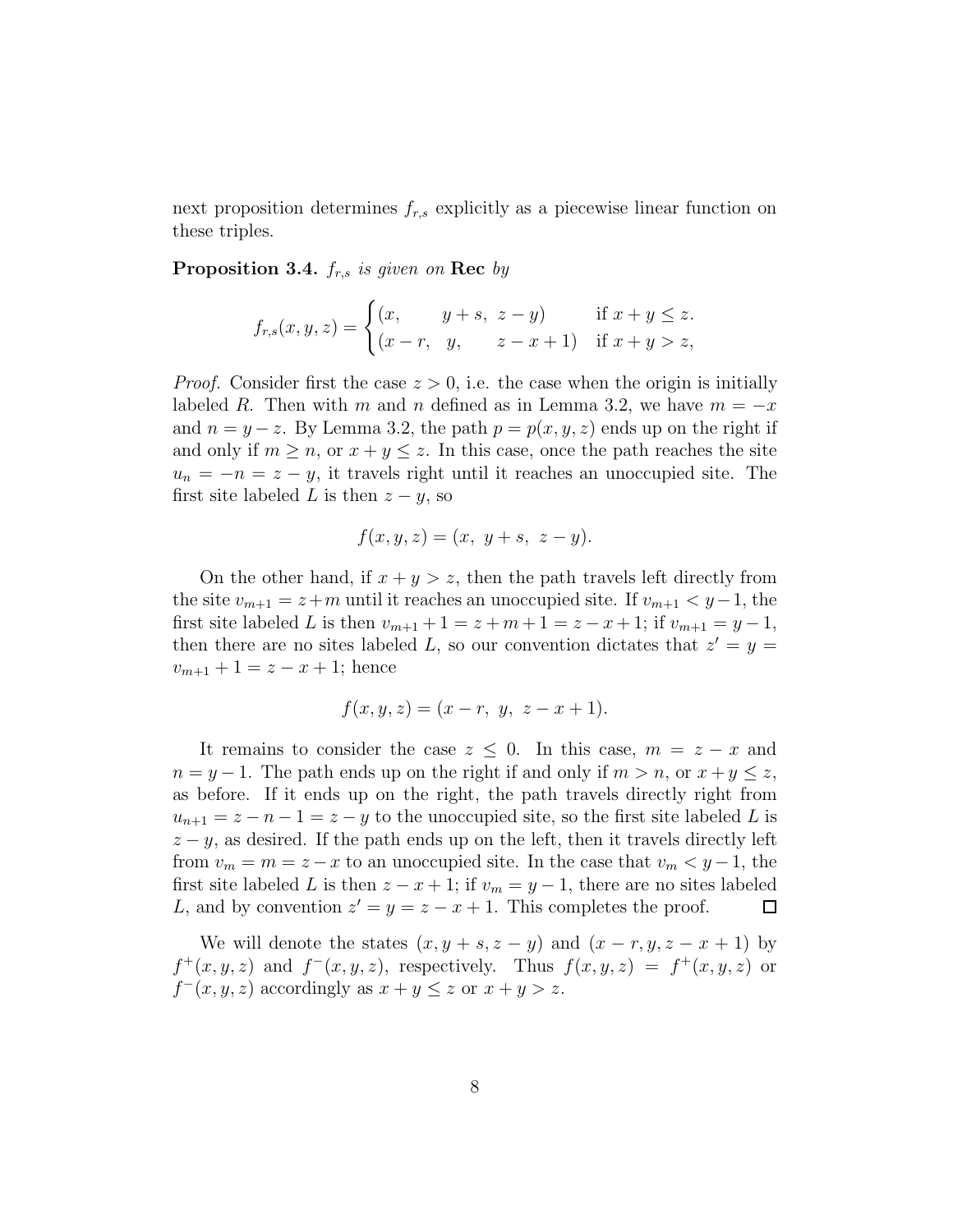## 3.3 An invariant

Consider an analogous generalization of stochastic IDLA in one dimension, in which r or s sites become occupied accordingly as the random walks terminate on the left or right sight of the interval. Each random walk is a "gambler's ruin" problem (see, for example, [14]), terminating on the right with probability  $\frac{|x|}{|x|+y}$ , where  $[x, y]$  is the interval of occupied sites. Thus the limiting value of the ratio  $\frac{|x|}{y}$  as time goes to infinity satisfies

$$
\frac{|x|}{y} = \frac{ry/(|x|+y)}{s|x|/(|x|+y)}
$$

hence

$$
\frac{|x|}{y} \to \sqrt{\frac{r}{s}} \quad \text{as } t \to \infty.
$$

In fact, in the continuum limit of IDLA, as the frequency with which particles are dropped is taken to infinity and the interval is rescaled appropriately, the model becomes deterministic and the quantity  $sx^2 - ry^2$  is exactly conserved. This suggests that the quantity  $sx^2 - ry^2$  is likely to be close to invariant in the rotor-router model as well. As the following lemma shows, this is indeed the case.

Lemma 3.5. The function

$$
g_{r,s}(x, y, z) = sx^2 - ry^2 + (r - 2)sx + rsy - 2rsz
$$
 (1)

is invariant under  $f_{r,s}$ .

Proof. Compute

$$
g(f^-(x,y,z)) - g(x,y,z) = g(x-r,y,z-x+1) - g(x,y,z)
$$
  
=  $s(x-r)^2 - sx^2 - (r-2)sr + 2rs(x-1)$   
=  $-2rsx + r^2s - r^2s + 2rs + 2rsx - 2rs$   
= 0;

$$
g(f^+(x, y, z)) - g(x, y, z) = g(x, y + s, z - y) - g(x, y, z)
$$
  
=  $ry^2 - r(y + s)^2 + rs^2 + 2rsy$ .  
= 0.  $\square$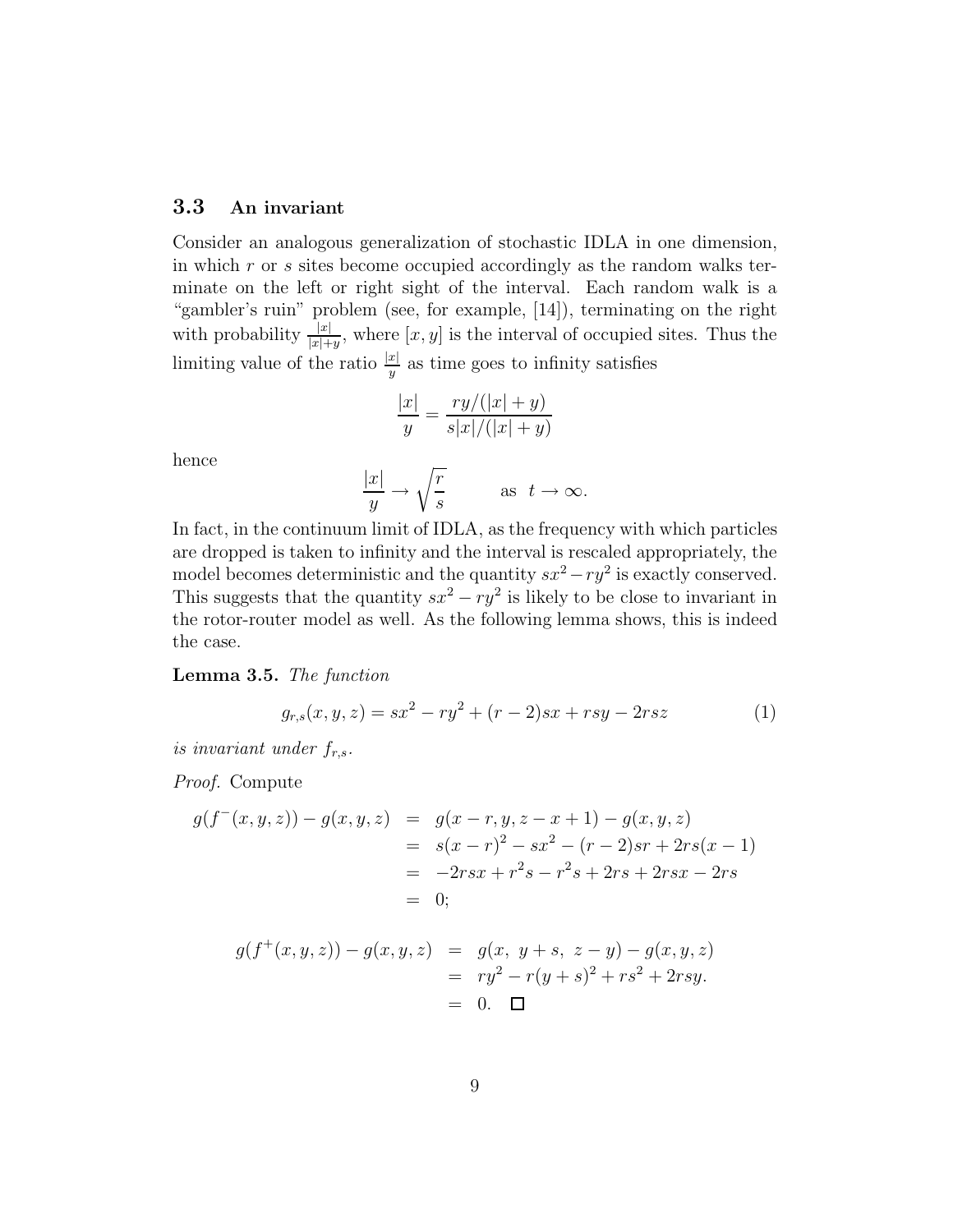The following section is devoted to showing (Theorem 3.8) that this invariant, together with the congruence classes of x (mod r) and y (mod s), is sufficient to distinguish between all orbits of  $f$ . Later, in sections 3.1-3.3, we use this invariant to derive a variety of bounds on the growth of the interval  $[x, y]$ .

### 3.4 Classification of Orbits

Since g is linear in z, it follows from Lemma 3.5 that given any  $x, y, n \in \mathbb{Z}$ , there is at most one state  $\sigma = (x, y, z) \in \text{Rec}$  for which  $g(\sigma) = n$ ; namely, set

$$
z = z_n(x, y) = \frac{sx^2 - ry^2 + (r - 2)sx + rsy - n}{2rs}
$$

$$
= \frac{x(x + r - 2)}{2r} - \frac{y(y - s)}{2s} - \frac{n}{2rs}
$$

if this is an integer and satisfies  $x \leq z \leq y$ .

**Lemma 3.6.** Let  $F(x, y) = z_n(x, y) - x$  and  $G(x, y) = z_n(x, y) - y$ . Then for all  $x \leq 0$ ,  $y \geq 0$  we have

$$
(i) \qquad F(x, y) \le F(x - r, y);
$$

$$
(ii) \qquad G(x, y) \le G(x - r, y).
$$

$$
(iii) \qquad F(x, y) \ge F(x, y + s);
$$

Proof. From (2) we have

$$
F(x,y) = \frac{x(x-r-2)}{2r} - \frac{y(y-s)}{2s} - \frac{n}{2rs}
$$

.

Thus, for fixed x, F is a quadratic in y with maximum at  $y = \frac{s}{2}$  $\frac{s}{2}$ ; and for fixed y, F is a quadratic in x with minimum at  $x = 1 + \frac{r}{2}$ . This proves (i) and (ii). Likewise,

$$
G(x,y) = \frac{x(x+r-2)}{2r} - \frac{y(y+s)}{2s} - \frac{n}{2rs},
$$

so for fixed y, G is a quadratic in x with minimum at  $x = 1 - \frac{r}{2}$  $\frac{r}{2}$ , and this proves (iii).  $\Box$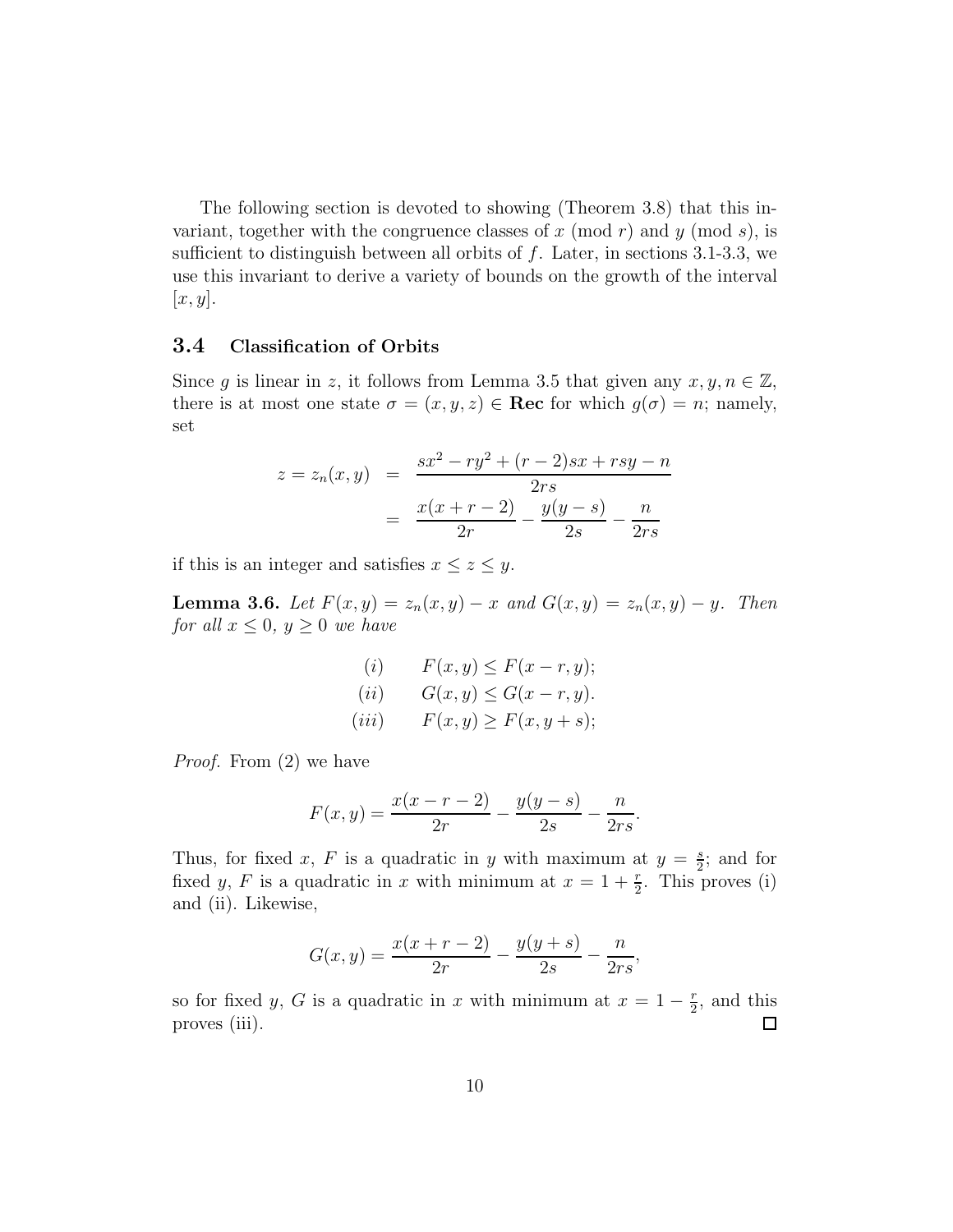We adopt the notation  $\langle x, y, n \rangle$  as a shorthand for the state  $(x, y, z_n(x, y))$ . We will say that two states  $(x, y, z)$  and  $(x', y', z')$  are congruent if  $x \equiv x'$ (mod r) and  $y \equiv y' \pmod{s}$ . By the congruence class of  $(x, y, z)$  we will mean the pair of integer congruence classes  $(x \mod r, y \mod s)$ . Trivially, congruence class is invariant under  $f_{r,s}$ . Also, notice that if  $z_n(x, y) \in \mathbb{Z}$ and  $\langle x', y', n \rangle \equiv \langle x, y, n \rangle$ , then  $z_n(x', y') \in \mathbb{Z}$  by (2). Given a state  $\sigma_0 =$  $\langle x_0, y_0, n \rangle \in \textbf{Rec}$  and fixing  $y \geq y_0$  congruent to  $y_0 \pmod{s}$ , let

$$
A_n(y) = \{ x \le 0 : x \equiv x_0 \pmod{r}, \ x \le z_n(x, y) \le y \}.
$$

Then  $\langle x, y, n \rangle \in \textbf{Rec}$  if and only if  $x \in A_n(y)$ .

If  $m \in \mathbb{N}$  and  $a \leq b \in \mathbb{Z}$  with  $a \equiv b \pmod{m}$ , we denote by  $[a, b]_m$ the spaced interval  $\{a, a+m, a+2m, \ldots, b\}$ . This interval is said to have increment m. The following lemma describes the set of pairs  $(x, y)$  for which the triple  $\langle x, y, n \rangle$  is in **Rec.** 

**Lemma 3.7.**  $A_n(y)$  is a nonempty spaced interval with increment r. Furthermore, writing  $A_n(y) = [a^-(y), a^+(y)]_r$ , the upper endpoint  $a^+$  satisfies  $a^+(y+s) \le a^+(y)$ .

*Proof.* Notice that  $x \in A_n(y)$  if and only if

$$
F(x, y) \ge 0 \ge G(x, y). \tag{2}
$$

By parts (i) and (ii) of lemma 3.6, the set of  $x \leq 0$  congruent to  $x_0 \pmod{r}$ satisfying  $(2)$  is a spaced interval of increment r. This interval is nonempty since by lemma 3.1 there exists  $N \in \mathbb{N}$  such that  $f^N(\sigma_0)$  has right endpoint  $y$ .

Now since  $a^+(y) + r \notin A_n(y)$  and  $G(a^+(y) + r, y) \le G(a^+(y), y) \le 0$ , it must be that  $F(a^+(y) + r, y) < 0$ . Thus, by part (iii) of lemma 3.6, for any  $k \in \mathbb{N}$  we have

$$
F(a^+(y) + kr, y + s) \le F(a^+(y) + r, y) < 0,
$$

hence  $a^+(y+s) \leq a^+(y)$  as desired.

If  $O \subset \text{Rec}$  is an orbit of f, we write  $g(O)$  for the constant value of g on  $\overline{O}$ , and  $c(O)$  for the common congruence class of the elements of  $\overline{O}$ . Our next result shows that  $g$  and  $c$  are a complete set of invariants for  $f$  in the sense that no two orbits of f have the same pair  $(g, c)$ .

 $\Box$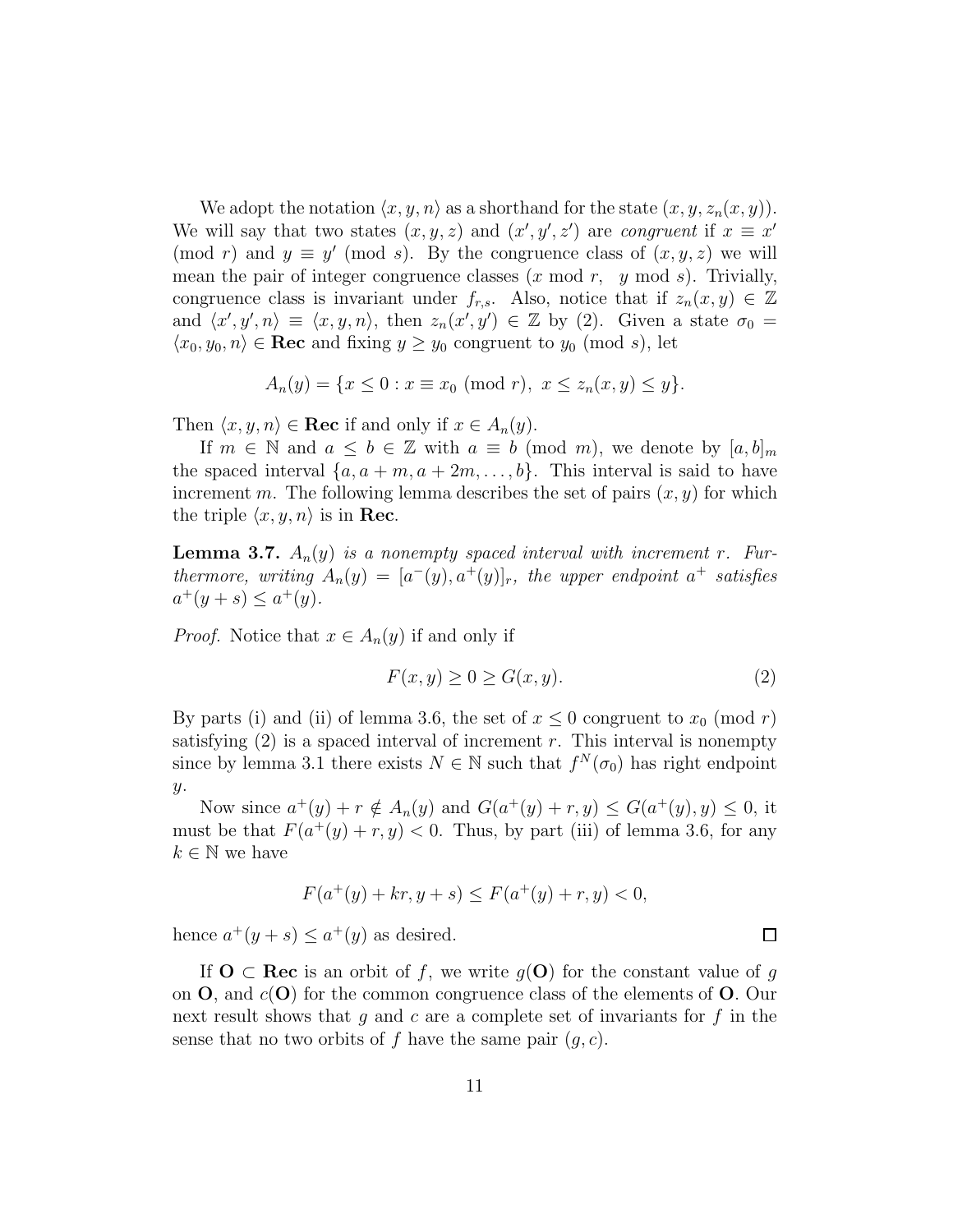**Theorem 3.8.** Suppose  $\sigma$ ,  $\sigma' \in \text{Rec}$  are congruent states. Then  $\sigma$  and  $\sigma'$ are in the same orbit of  $f_{r,s}$  if and only if  $g_{r,s}(\sigma) = g_{r,s}(\sigma')$ .

*Proof.* The "only if" direction is Lemma 3.5. For the "if" direction, let  $n =$  $g_{r,s}(\sigma)$ , and let **O** be the set of states  $(x, y, z) \equiv \sigma$  satisfying  $g(x, y, z) = n$ . If  $\alpha = (x, y, z) \in \mathbf{O}$ , then certainly  $f(\alpha) \in \mathbf{O}$ , so **O** contains at least one of the two states  $f^{-}(\alpha) = (x - r, y, z - x + 1), f^{+}(\alpha) = (x, y + s, z - y)$  in the definition of the piecewise linear function of Proposition 3.4. But  $f^+(\alpha)$ is a legal state if and only if  $z - y \geq x$ , while  $f^{-}(\alpha)$  is legal if and only if  $z - x + 1 \leq y$ , and these two conditions are mutually exclusive. Thus exactly one of the states  $f^+(\alpha)$  and  $f^-(\alpha)$  is in **O**.

By Lemma 3.7, for any  $y$  we can write

$$
A_n(y) = [a^-(y), a^+(y)]_r,
$$

Denote by  $\alpha^{\pm}(y)$  the states  $\langle a^{\pm}(y), y, n \rangle$ . Since  $a^-(y)$  is the lower endpoint of the interval  $A_n(y)$ , we have  $f^-(\alpha^-(y)) \notin \mathbf{O}$ , hence  $f^+(\alpha^-(y)) = \langle a^-(y), y +$  $s, n \rangle \in \mathbf{O}$ . Thus

$$
a^{-}(y) \le a^{+}(y+s).
$$
 (3)

But by lemma 3.7,  $a^+(y+s) \le a^+(y)$ , so the state  $\beta := \langle a^+(y+s), y, n \rangle$  is in O. Since

$$
f^+(\beta) = \alpha^+(y+s) \in \mathbf{O},
$$

we have  $f^-(\beta) \notin \mathbf{O}$ , and it follows that equality holds in (3). Letting  $\sigma_0 \in \mathbf{O}$ be the state with minimal  $|x|, y$ , we conclude that every  $\sigma \in \mathbf{O}$  is  $f^k(\sigma_0)$  for some  $k$ .  $\Box$ 

### 4 Bounds for the one-dimensional model

To any state  $\sigma \in \text{Rec}$  we associate an infinite lattice path  $P = P_{r,s}(\sigma)$  in the first quadrant, starting at the origin, whose  $n$ -th step is up or to the right accordingly as the *n*-th particle added to  $\sigma$  ends on the right or left of the interval. This section is devoted to bounding  $-$  and, in a special case, determining exactly — the shape of the path  $P$ .

#### 4.1 Linear bounds

The following result shows that the path  $P_{r,s}(\sigma)$  is bounded between two parallel lines of slope  $\alpha = \sqrt{\frac{r}{s}}$ . In particular, for any  $\epsilon > 0$ , there is a line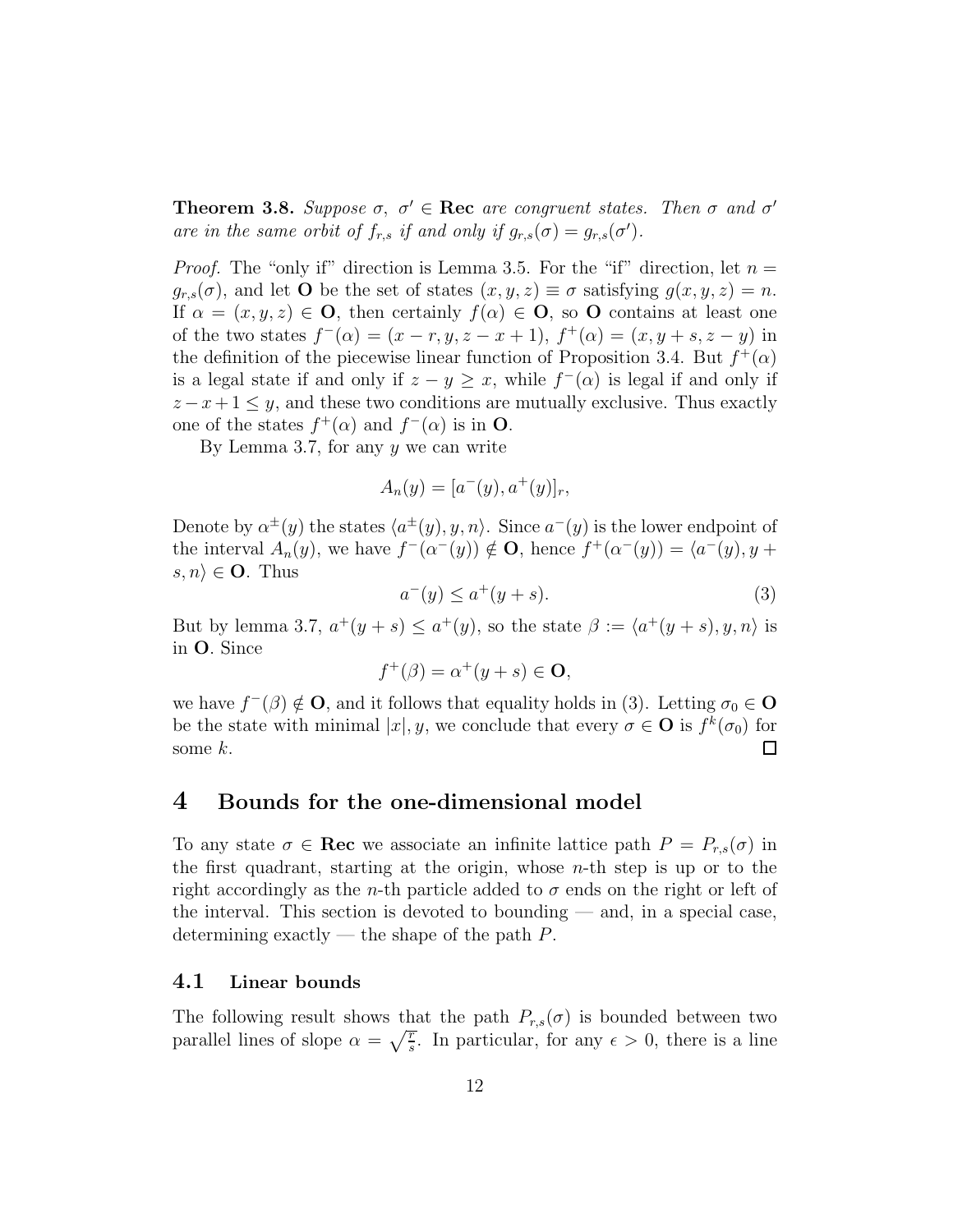

Figure 1: The lattice path  $P_{5,1}(0,0,0)$  is asymptotically bounded between two lines of slope  $\sqrt{5}$  separated by a translation of  $(1, -1)$ . It crosses the lower line at the points  $(1, 1), (5, 10), (221, 493), (1513, 3382), \ldots$  The dotted steps show the unique path bounded between these two lines, where it differs from P.

 $\ell$  of slope  $\alpha$  and a translation  $\ell' = \ell + (1 + \epsilon, -1 - \epsilon)$  of  $\ell$  such that all but finitely many steps of P lie between  $\ell$  and  $\ell'$  (figure 1).

**Theorem 4.1.** Let  $\sigma_0 \in \text{Rec}$  be any state, and set  $\sigma_t = (x(t), y(t), z(t))$  $= f_{r,s}(\sigma(t-1))$ . Then  $|x\sqrt{s}+y\sqrt{r}|$  is bounded independent of t. Specifically, given any  $\epsilon > 0$  there exists  $N \in \mathbb{N}$  such that for all  $t > N$ ,

$$
-\frac{(r-2)\sqrt{s}-s\sqrt{r}-\epsilon}{2} < x\sqrt{r} + y\sqrt{s} < \frac{(r+2)\sqrt{s}+s\sqrt{r}+\epsilon}{2}.\tag{4}
$$

Remark. The difference between the upper and lower bounds in (4) approaches  $r\sqrt{s}+s\sqrt{r}$  as  $\epsilon\to 0$ . This is best-possible, since the difference of the bounds must be at least the difference of  $x\sqrt{s}+(y+s)\sqrt{r}$  and  $(x-r)\sqrt{s}+y\sqrt{r}$ .

*Proof.* Write  $u = \frac{r}{2}$  $\frac{r}{2}, v = \frac{s}{2}$  $\frac{s}{2}$ . Let  $C = g_{r,s}(\sigma)$ . Since  $g_{r,s}$  is invariant, we have

$$
sx^{2} + (r - 2)sx = ry^{2} - rsy + 2rsz + C
$$
 (5)

at any time t. Then completing the square and using the fact that  $z \leq y$ , we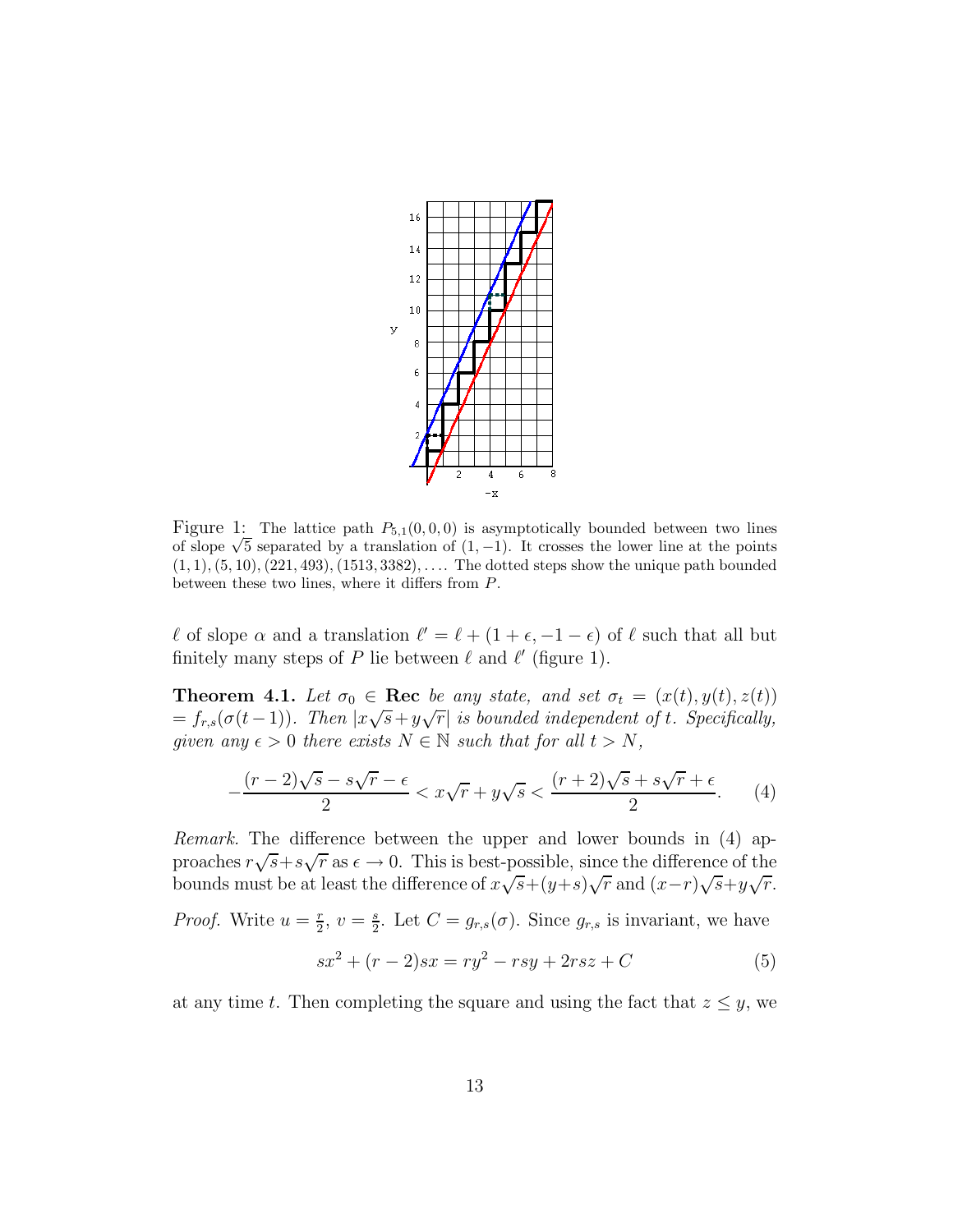obtain

$$
s(x + u - 1)^{2} - s(u - 1)^{2} = ry^{2} - rsy + 2rsz + C
$$
  
\n
$$
\leq ry^{2} + rsy + C
$$
  
\n
$$
= r(y + v)^{2} - rv^{2} + C.
$$
 (6)

Let  $C' = s(u-1)^2 - rv^2 + C$ . Lemma 3.1 ensures that  $x \to -\infty$  and  $y \to \infty$ as  $t \to \infty$ . In particular, we can take t sufficiently large so that  $x \leq 1 - u$ ,  $y \ge v$ , and  $r(y + v)^2 \ge C'$ . Then we obtain from (6)

$$
\sqrt{s}(1-x-u) \leq \sqrt{r(y+v)^2 + C'}
$$
  
 
$$
\leq \sqrt{r(y+v)} + \sqrt{|C'|},
$$
 (7)

which gives a time-independent lower bound for  $x\sqrt{s} + y\sqrt{r}$ .

Similarly, isolating the terms of  $(5)$  involving y, completing the square, and using the fact that  $z \geq x$  gives

$$
r(y - v)^{2} - rv^{2} = sx^{2} + (r - 2)sx - 2rsz - C
$$
  
\n
$$
\leq sx^{2} - (r + 2)sx - C
$$
  
\n
$$
= s(x - u - 1)^{2} - s(u + 1)^{2} - C.
$$
\n(8)

Write  $C'' = rv^2 - s(u+1)^2 - C$ . By Lemma 3.1, we can take t sufficiently large so that  $x \le -u - 1$ ,  $y \ge v$  and  $s(x - u - 1)^2 \ge C''$ , and estimate

$$
\sqrt{r}(y - v) \leq \sqrt{s(x - u - 1)^2 + C''}
$$
  
 
$$
\leq \sqrt{s}(u + 1 - x) + \sqrt{|C''|},
$$
 (9)

which gives a time-independent upper bound.

To show (4), choose t sufficiently large so that  $\frac{|C'|}{\sqrt{r(y+v)}}$  and  $\frac{|C''|}{\sqrt{s(u+1-x)}}$  are strictly less than  $\epsilon$ . Then using first-order Taylor estimates for the square roots in  $(7)$  and  $(9)$ , we obtain

$$
\sqrt{s}(1-x-u) \le \sqrt{r}(y+v) + \frac{|C'|}{2\sqrt{r}(y+v)} < \sqrt{r}(y+v) + \frac{\epsilon}{2};
$$
  

$$
\sqrt{r}(y-v) \le \sqrt{s}(u+1-x) + \frac{|C''|}{2\sqrt{s}(u+1-x)} < \sqrt{s}(u+1-x) + \frac{\epsilon}{2};
$$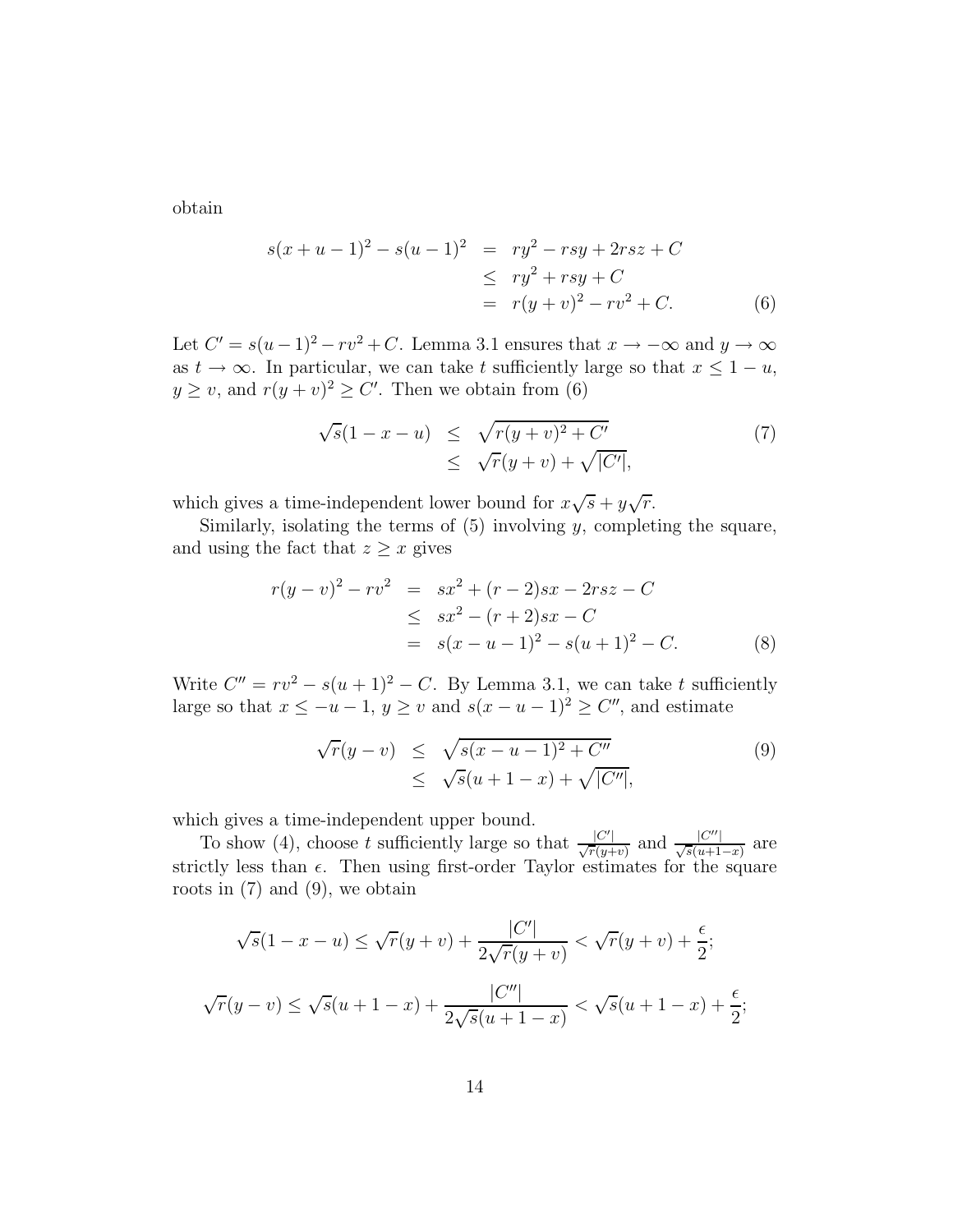and hence

$$
-\frac{(r-2)\sqrt{s}+s\sqrt{r}+\epsilon}{2} = (1-u)\sqrt{s}-v\sqrt{r}-\frac{\epsilon}{2}
$$
  

$$
< x\sqrt{s}+y\sqrt{r}
$$
  

$$
< (1+u)\sqrt{s}+v\sqrt{r}+\frac{\epsilon}{2}
$$
  

$$
= \frac{(r+2)\sqrt{s}+s\sqrt{r}+\epsilon}{2}.
$$

### 4.2 Sturmian words

For certain values of r and s, the inequality (4) holds for all  $t, t' \in \mathbb{N}$  even when  $\epsilon = 0$ , and the three coordinates  $x(t), y(t), z(t)$  can be determined exactly in closed form. In Proposition 4.2, we treat the case  $r = 2$ ,  $s = 1$ .

By a binary word  $w = w_0w_1w_2...$  we will mean a map  $\mathbb{N} \to \{0,1\};$  we write  $w_i$  for the image of  $i \in \mathbb{N}$  under this map. To each state  $\sigma \in \text{Rec}$  we associate a binary word  $w = w_{r,s}(\sigma)$ , whose *n*-th term is 0 or 1 accordingly as  $f_{r,s}^n(\sigma)$  is  $f^-(f^{n-1}\sigma)$  or  $f^+(f^{n-1}\sigma)$ . A word  $w = w_0w_1w_2...$  is called Sturmian if it has the form

$$
w_n = \lfloor (n+1)\alpha + \beta \rfloor - \lfloor n\alpha + \beta \rfloor. \tag{10}
$$

for real numbers  $0 \leq \alpha, \beta < 1$ ,  $\alpha$  irrational. Sturmian words have been extensively studied and have many equivalent characterizations; see [3] for a survey. The word defined by (10) is called the Sturmian word of slope  $\alpha$  and intercept  $\beta$ .

**Proposition 4.2.** Suppose  $r = 2$ ,  $s = 1$ , and  $\sigma = (0, 0, 0)$ . Then  $w_{r,s}(\sigma)$  is Sturmian with slope  $\alpha = \sqrt{2} - 1$  and intercept  $\beta = \frac{\alpha}{2}$  $\frac{\alpha}{2}$ .

*Proof.* We have  $g_{2,1}(\sigma) = 0$  and from (2),

$$
z_0(x,y) = \frac{x^2 - 2y(y-1)}{4}.\tag{11}
$$

We will show that  $f^{n}(\sigma) = \sigma_n := (x(n), y(n), z(n))$ , where

$$
x(n) = -2[(n + \frac{1}{2})\alpha], \quad y(n) = n + \frac{x(n)}{2}, \quad z(n) = z_0(x(n), y(n)).
$$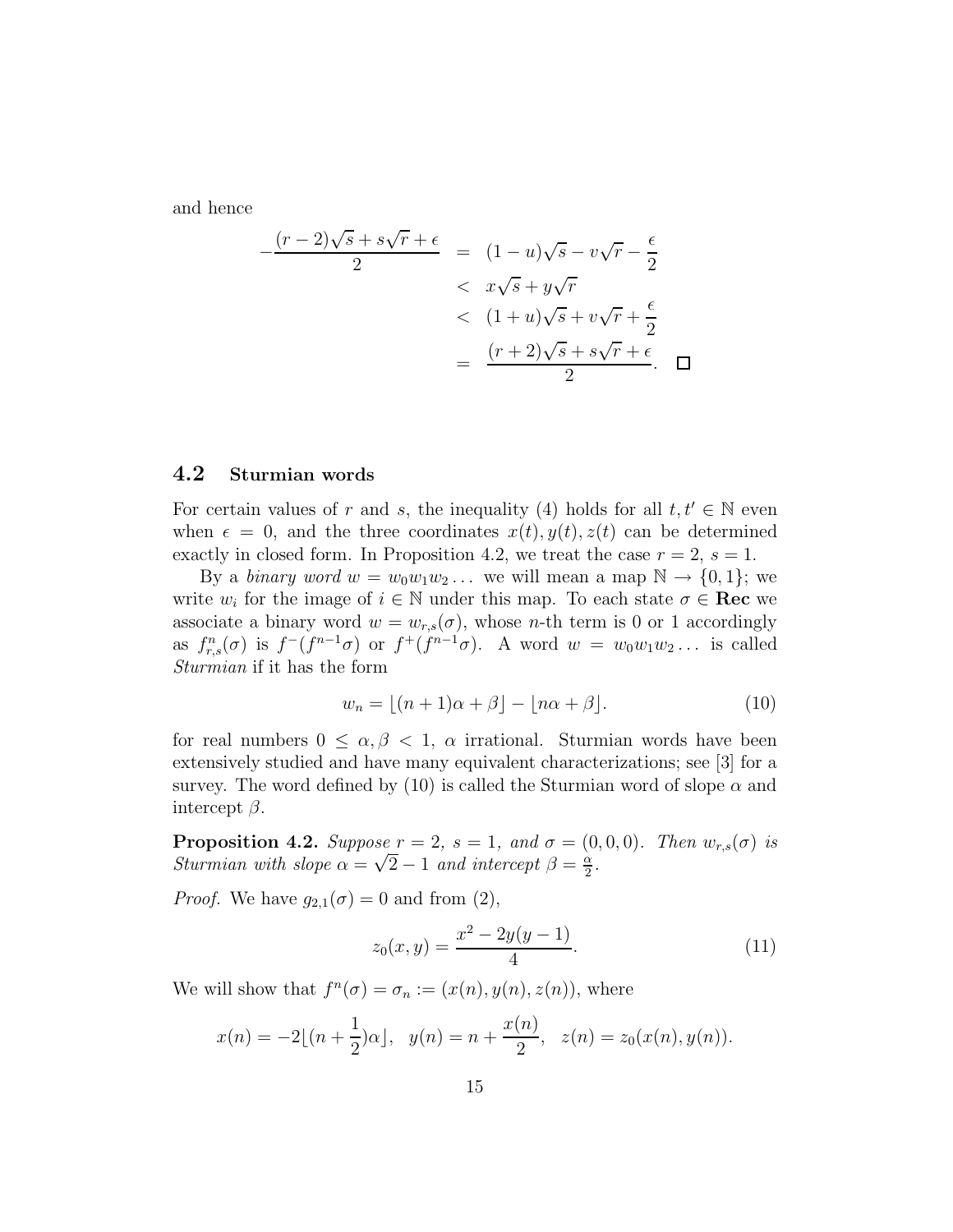Since trivially  $\sigma_n \equiv \sigma$  and  $g_{2,1}(\sigma_n) = g_{2,1}(\sigma) = 0$ , by Theorem 3.8, it is sufficient to show  $x(n) \leq z(n) \leq y(n)$ . Note the inequalities

$$
-2\alpha(n+\frac{1}{2}) \le x(n) < -2\alpha(n+\frac{1}{2}) + 2;
$$
 (12)

$$
(1 - \alpha)n - \frac{\alpha}{2} \le y(n) < (1 - \alpha)n - \frac{\alpha}{2} + 1. \tag{13}
$$

Since  $x^2$  is decreasing on the interval  $x < 0$ , we have from (12)

$$
\alpha^{2}\left(n+\frac{1}{2}\right)^{2}-2\alpha\left(n+\frac{1}{2}\right)+1 < \frac{x^{2}}{4} \leq \alpha^{2}\left(n+\frac{1}{2}\right)^{2};
$$

and since  $y(y-1)$  is increasing on the interval  $y > 0$ , we obtain from (13)

$$
(1 - \alpha)^2 n^2 - (1 - \alpha^2)n + \frac{\alpha}{2} + \frac{\alpha^2}{4} = ((1 - \alpha)n - \frac{\alpha}{2}) ((1 - \alpha)n - \frac{\alpha}{2} - 1)
$$
  

$$
\leq y(y - 1)
$$
  

$$
< ((1 - \alpha)n - \frac{\alpha}{2}) ((1 - \alpha)n - \frac{\alpha}{2} + 1)
$$
  

$$
= (1 - \alpha)^2 n^2 + (1 - \alpha)^2 n - \frac{\alpha}{2} + \frac{\alpha^2}{4}.
$$

Also notice that  $\alpha^2 = 1 - 2\alpha = \frac{1}{2}$  $\frac{1}{2}(1-\alpha)^2$ . Now (11) is bounded above by

$$
z_0(x,y) \leq \alpha^2 \left( n^2 + n + \frac{1}{4} \right) - \frac{(1-\alpha)^2}{2} n^2 + \frac{1-\alpha^2}{2} n - \frac{\alpha}{4} - \frac{\alpha^2}{8}
$$
  
=  $(1-\alpha)n - \frac{\alpha}{2} + \frac{1}{8} \leq y - \frac{1}{8},$ 

so  $z \leq y$  as desired. Similarly, (11) is bounded below by

$$
z_0(x, y) > \alpha^2 \left( n^2 + n + \frac{1}{4} \right) - 2\alpha \left( n + \frac{1}{2} \right) + 1
$$
  
 
$$
- \frac{(1 - \alpha)^2}{2} n^2 - \frac{(1 - \alpha)^2}{2} n + \frac{\alpha}{4} - \frac{\alpha^2}{8}
$$
  

$$
= -2\alpha n - \alpha + \frac{9}{8} > x - \frac{7}{8}.
$$

Since x and  $z_0(x, y)$  are integers, it follows that  $z \geq x$ .

 $\Box$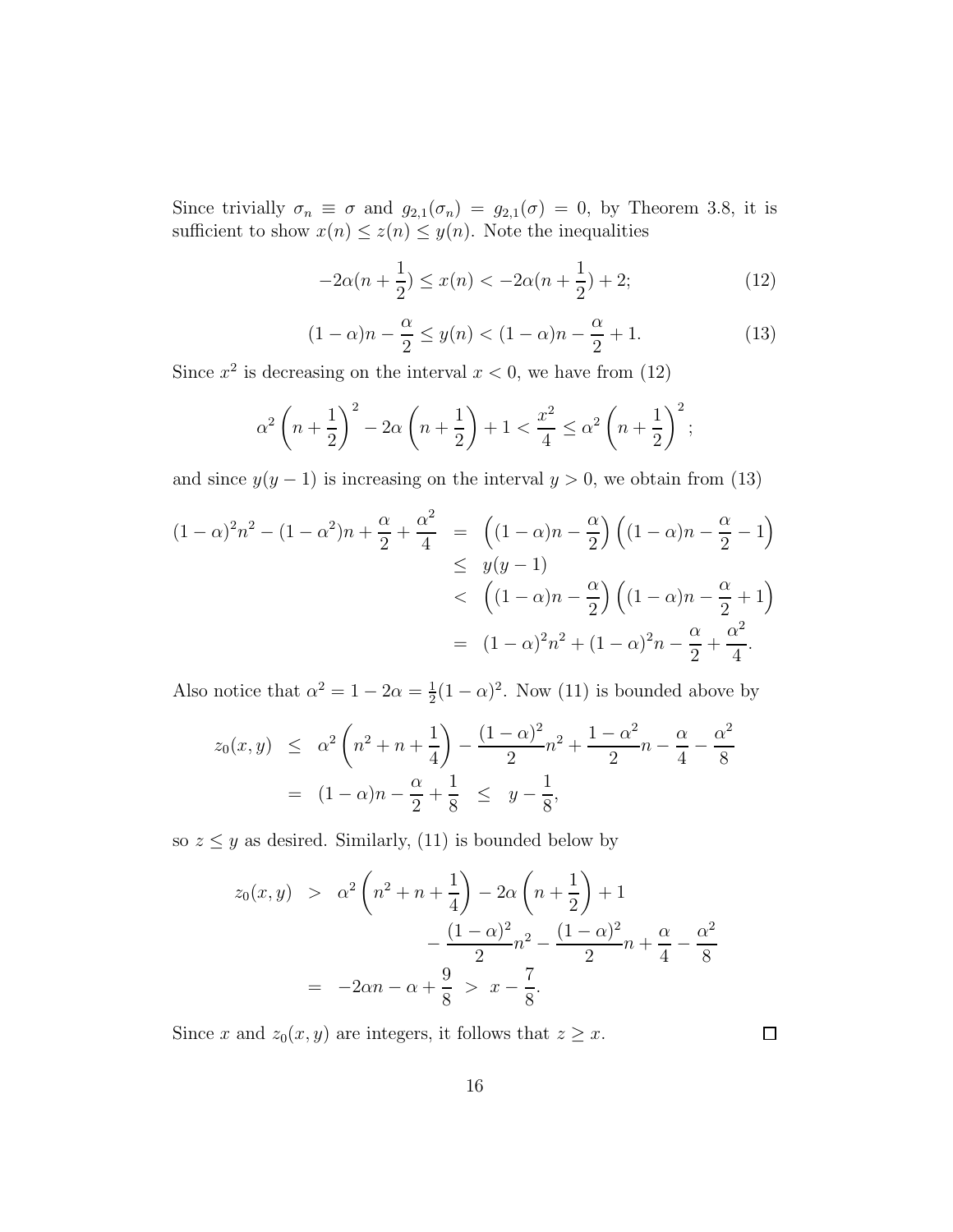For general r and s, write  $w_{r,s} = w_{r,s}(0,0,0)$ . It is not true that  $w_{r,s}$  is Sturmian for every pair  $r, s$ . It is a classical theorem of Morse and Hedlund (see, e.g.,  $|3|, |8|$ ) that a Sturmian word has exactly  $n + 1$  distinct factors (subwords) of length n; and it turns out, for example, that  $w(5, 1)$  has 70 factors of length 68. It does not even appear true that every  $w_{r,s}$  is eventually Sturmian. It does, however, appear that  $w_{r,s}$  is Sturmian for a substantial number of pairs  $(r, s)$ . The set of such pairs is quite complex; see figure 3 and the discussion in section 5.

### 4.3 Nonlinear bounds and Pythagorean triples

We now turn to the case  $r = s = 1$  and consider an initial state consisting of an interval of occupied sites to the left of the origin. Our next two propositions can be seen as rotor-router analogues of the conservation of  $sx^2 - ry^2$ in the continuum limit of IDLA (see section 2.3).

**Proposition 4.3.** Let n be a positive integer and  $\sigma_0 = (-n, 0, 0)$ . Let  $\sigma_t =$  $(x(t), y(t), z(t)) = f_{1,1}(\sigma_{t-1})$ . Then  $x^2 - y^2 < n^2 + n$  and  $(x-1)^2 - (y-1)^2 > n^2$ for all  $t \geq 0$ .

*Proof.* For the first inequality, we may assume  $x^2 > y^2$ , i.e.  $-x > y$ . Then  $x + 2z \leq x + 2y < y$ . Now from lemma 3.5,

$$
g_{1,1}(x, y, z) = x^2 - y^2 - x + y - 2z.
$$

and since  $g_{1,1}(-n,0,0) = n^2 + n$ , at any time t we have

$$
x^{2} - y^{2} = n^{2} + n + x - y + 2z < n^{2} + n. \tag{14}
$$

For the second inequality, suppose first that  $x + y \leq -n$ . Then

$$
(x-1)2 - (y-1)2 = (x - y)(x + y - 2) \ge -n(-n - 2) > n2.
$$

On the other hand if  $x+y > -n$ , then  $n+y+2z > 2z-x \ge x$ , so from (14),

$$
(x-1)2 - (y-1)2 = x2 - y2 - 2x + 2y = n2 + n - x + y + 2z > n2.
$$

**Proposition 4.4.** Suppose that  $a, b, n \in \mathbb{N}$  are such that  $a^2 + n^2 = b^2$ . In the situation of Proposition 4.3, for  $t = a + b - n$ , we have  $x(t) = -b$  and  $y(t) = a.$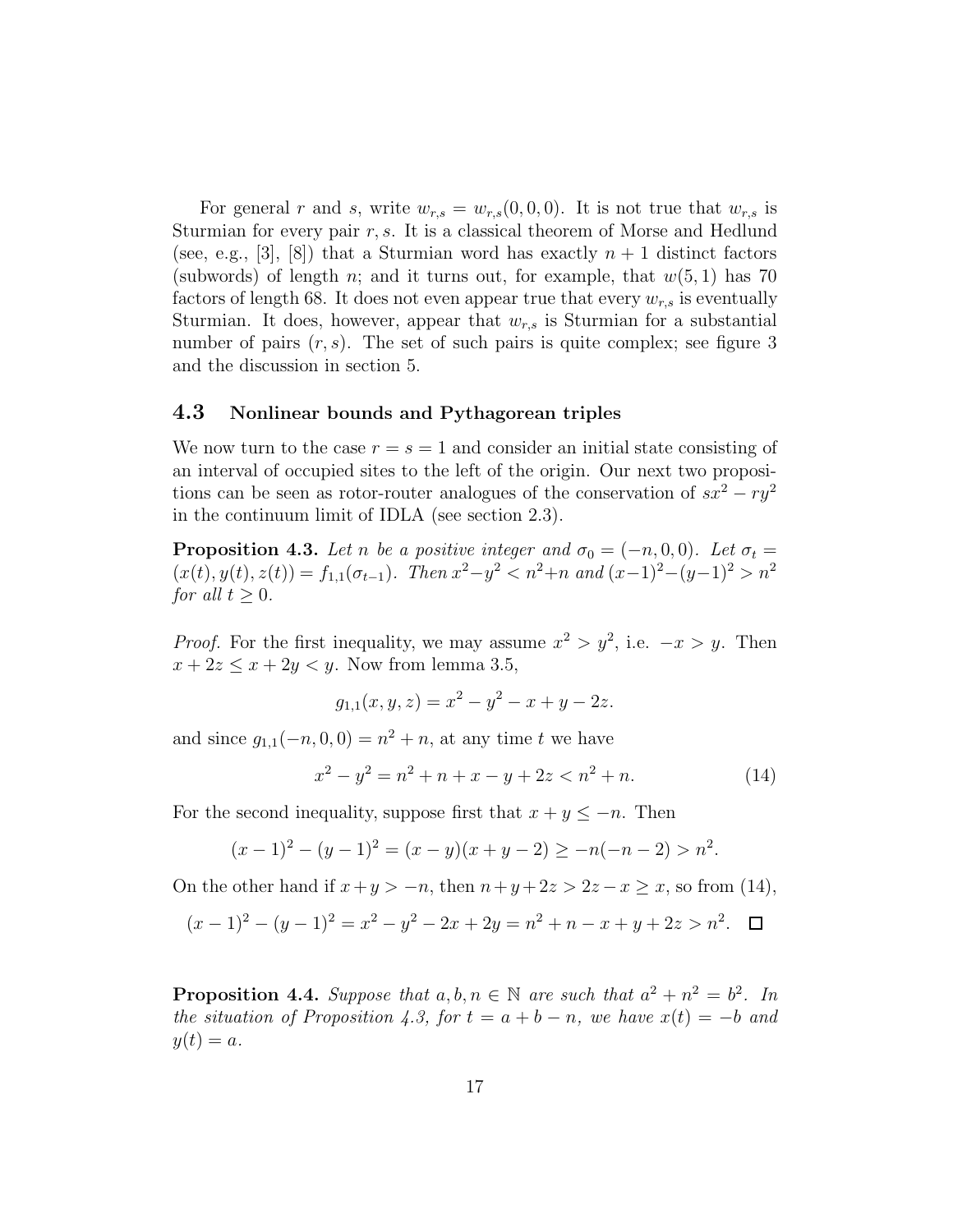

Figure 2: The lattice path  $P_{1,1}(-4, 0, 0)$  is bounded between the hyperbolas  $x^2 - y^2 = 20$ and  $(x-1)^2 - (y-1)^2 = 16$ .

*Proof.* By Lemma 3.1, there exists some t such that  $y(t) = a$ . Now by the first inequality of Proposition 4.3, for this value of  $t$  we have

$$
x^2 < n^2 + n + a^2 = b^2 + n < b^2 + b < (b+1)^2,
$$

so  $x \ge -b$ . Now by the second inequality of Proposition 4.3

$$
(x-1)2 > n2 + (a-1)2 = b2 - 2a + 1 > (b-1)2,
$$

so  $x \leq 1 - b$ . Thus either  $x = -b$  or  $x = 1 - b$ . In the former case, the proof is complete; in the latter case, we will show that  $x(t + 1) = -b$ . Indeed, if this were not the case, we would have  $x(t + 1) = 1 - b$  and  $y(t + 1) = a + 1$ , but then

$$
(x(t+1)-1)^2 - (y(t+1)-1)^2 = a^2 - b^2 = n^2,
$$

contradicting the second inequality of Proposition 4.3.

 $\Box$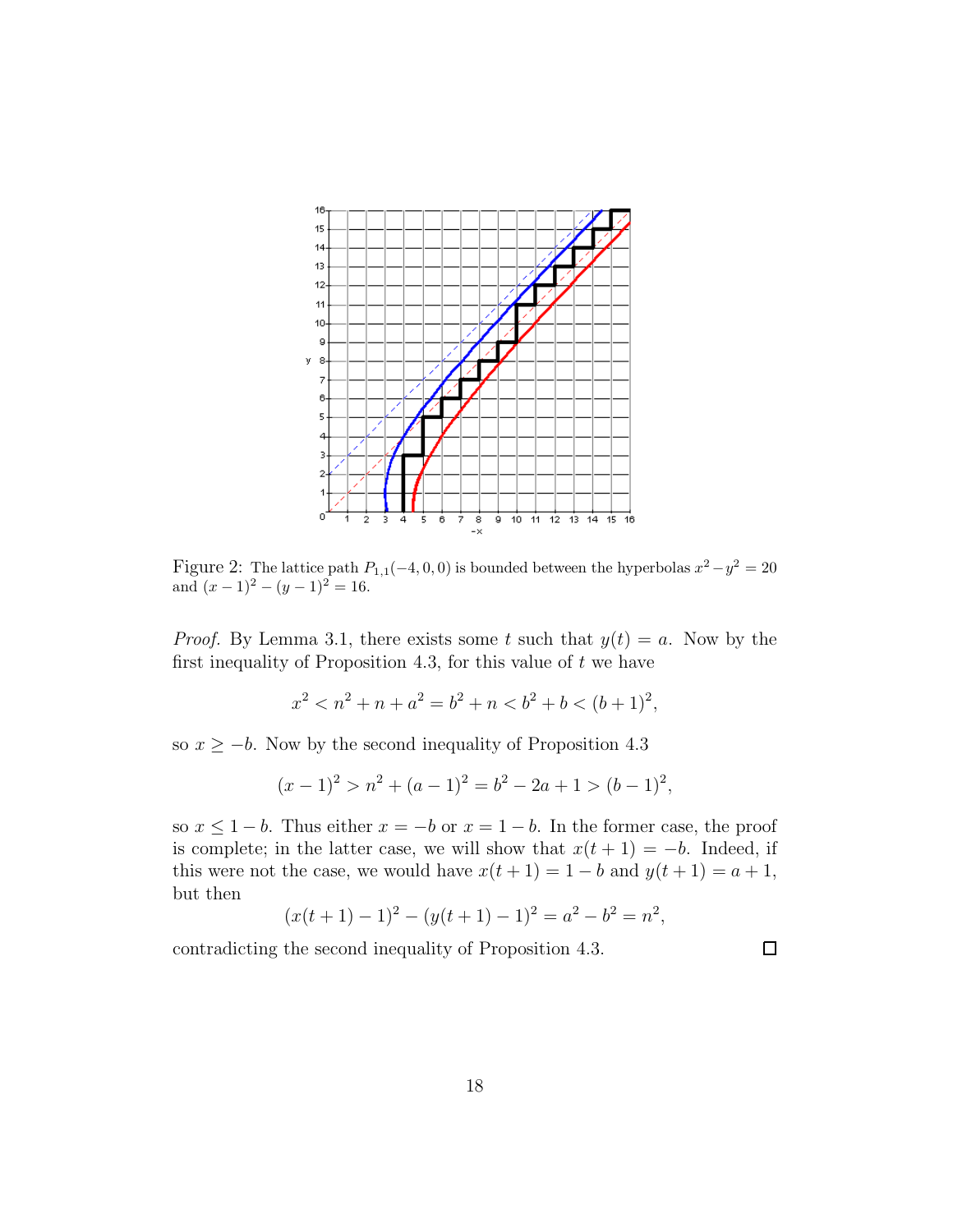## 5 Higher-dimensional analogues

### 5.1 The center of mass

Recall that in dimension two and higher, the rotor-router model depends on a cyclic ordering of the set of cardinal directions  $E_d = \{\pm e_1, \ldots, \pm e_d\} \subset \mathbb{Z}^d$ . Considering  $E_d$  as the set of vertices of a regular octahedron in  $\mathbb{R}^d$ , if two orderings  $\leq$  and  $\leq'$  differ by an octahedral symmetry of  $E_d$ , the resulting rotor-router models will differ by this same symmetry. By applying suitable reflections any ordering can be transformed into one satisfying

$$
(i) \ e_1 < e_2 < \cdots < e_n; \n(ii) \ e_i < -e_i, \ i = 1, \ldots, n. \tag{15}
$$

For the remainder of this section, we fix an ordering  $\leq$  satisfying  $(15)(i)$  and (ii). Call a set  $C \subset [1, d]$  a *coclique* if the intervals  $\{\epsilon \in E_d : e_i < \epsilon \leq -e_i\},\$  $i \in C$  are disjoint.

Theorem 5.1. The center of mass of the set of occupied sites is confined to the unit cube  $\{x \in \mathbb{R}^d : 0 \le x_i \le 1\}$ . Moreover, if  $C \subset [1, d]$  is a coclique, then the center of mass lies below the hyperplane  $\sum_{i \in C} x_i = 1$ .

*Proof.* For  $\epsilon \in E_d$ , let  $T(\epsilon)$  be the total number of steps taken in the direction  $\epsilon$  by the first *n* deposited particles. Then  $\frac{1}{n}[T(e_i) - T(-e_i)]$  is the *i*-th coordinate of the center of mass of the set of occupied sites after  $n$  particles have been allowed to equilibrate. If the rotor  $r(x)$  at the site  $x \in \mathbb{Z}^d$  satisfies  $e_i < r(x) \leq -e_i$ , then the site x has ejected one more particle in the direction  $e_i$  than in the direction  $-e_i$ ; otherwise, x has ejected equally many particles in the two directions. Hence

$$
0 \leq T(e_i) - T(-e_i) \leq n,
$$

and dividing by  $n$ , we conclude that the center of mass is confined to the unit cube.

If  $C \subset [1, d]$  is a coclique, then every occupied site x satisfies at most one of the inequalities  $e_i < r(x) \leq -e_i, i \in C$ , and so

$$
0 \leq \sum_{i \in C} [T(e_i) - T(-e_i)] \leq n,
$$

and dividing by n gives the desired inequality.

 $\Box$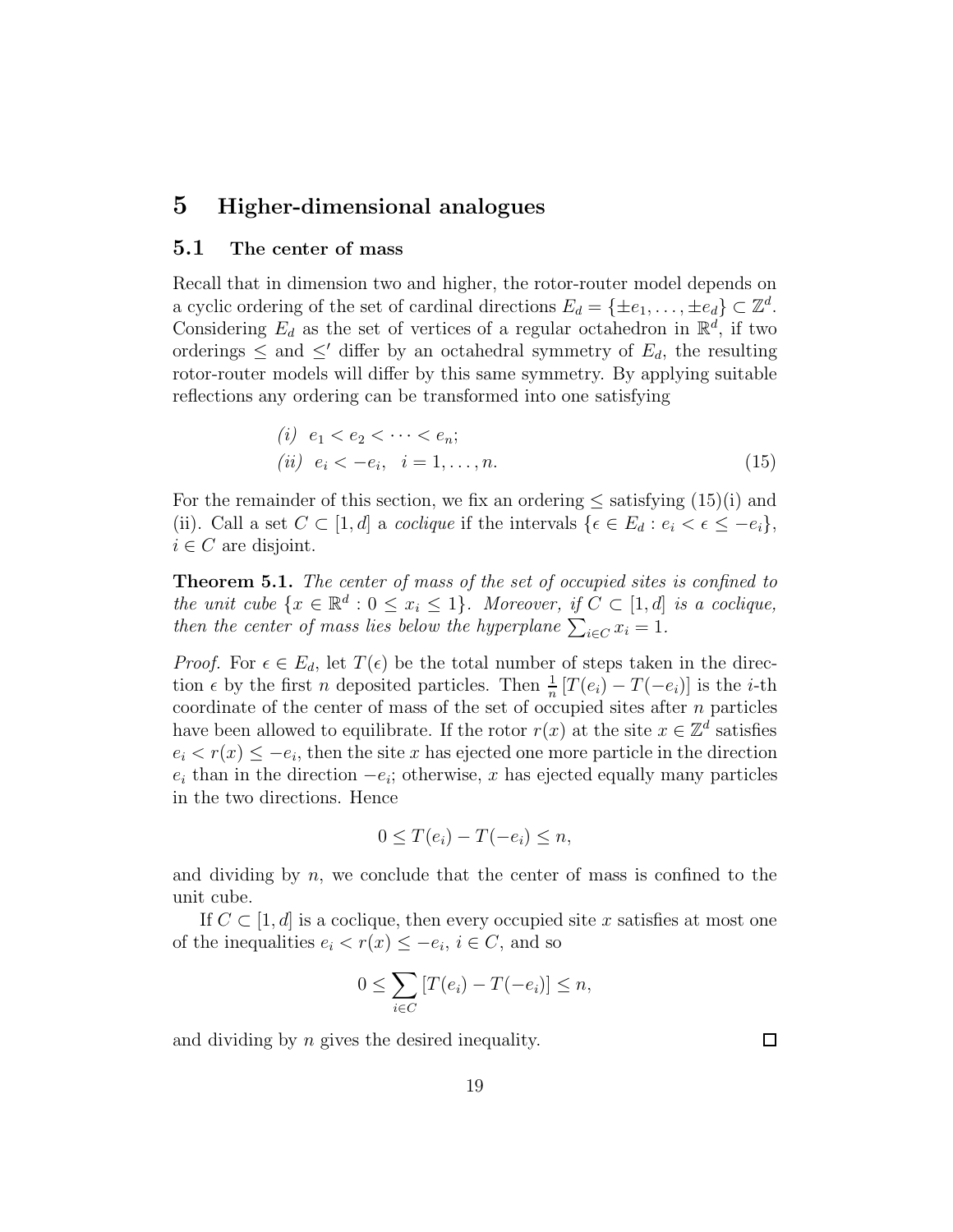For example, suppose that  $d=3$  and  $\leq$  is the ordering  $e_1 < e_2 < -e_1 <$  $-e_2 < e_3 < -e_3$ . Then the sets  $\{1,3\}$  and  $\{2,3\}$  are cocliques, so the center of mass is confined to the portion of the unit cube lying below the planes  $x + z = 1$  and  $y + z = 1$ .

#### 5.2 Progress toward circularity

We conjecture that the limiting shape of the rotor-router model, like that of IDLA, is a Euclidean ball in  $\mathbb{R}^d$ . In this section, we prove a much weaker, but analogous result, Theorem 5.6.

The discrete Laplacian  $\Delta F$  of a function  $F : \mathbb{Z}^d \to \mathbb{R}$  is given by

$$
\Delta F(x) = \frac{1}{2d} \sum_{\epsilon \in E_d} F(x + \epsilon) - F(x).
$$

If  $\Delta F(x) = 0$ , then F is said to be harmonic at x.

Fixing an ordering of  $E_d$ , write  $E_d = {\epsilon_i}_{i=1}^{2d}$  with  $\epsilon_1 < \cdots < \epsilon_{2d}$ . Let  $H_m(x)$  be the total number of times the site  $x \in \mathbb{Z}^d$  is been visited by the first m deposited particles. The following result shows that  $H_m$  is approximately harmonic away from the origin.

**Lemma 5.2.** If  $x \neq 0$ , then  $\Delta H_m(x)$  is bounded independent of m and x. Specifically,

$$
-d + \frac{3}{2} - \frac{1}{2d} \le \Delta H_m \le d + \frac{1}{2}.\tag{16}
$$

*Proof.* Every time a particle visits the site x, it comes from one of the neighboring sites  $x - \epsilon$ ,  $\epsilon \in E_d$ . When the site  $x - \epsilon_i$  is first visited, the particle stays there, and thereafter, the k-th particle to visit  $x - \epsilon_i$  is routed to x if and only if  $k \equiv i \pmod{2d}$ . The total number of routings from  $x - \epsilon_i$  to x after *n* particles have been deposited is then at least  $\frac{1}{2d} [H_m(x - \epsilon_i) - i]$  and, if  $i < 2d$ , at most  $a_i = \frac{1}{2d}$  $\frac{1}{2d} [H_m(x - \epsilon_i) + 2d - 1 - i].$  In the case that  $i = 2d$ , we have  $a_{2d} = \frac{1}{2d}$  $\frac{1}{2d}[H_m(x-\epsilon_{2d})-1]$ , whereas if the site  $x-\epsilon_{2d}$  has not yet been visited, then certainly no routings from  $x - \epsilon_{2d}$  have taken place, so the number of routings is actually  $a_{2d} + \frac{1}{2d}$  $\frac{1}{2d}$ . Summing the contribution from each  $x - \epsilon_i$ , we obtain

$$
-\frac{2d(2d+1)}{4d} + \frac{1}{2d} \sum_{\epsilon \in E_d} H_m(x - \epsilon) \le H_m(x)
$$
  

$$
\le \frac{(2d-1)(2d-2)}{4d} + \frac{1}{2d} \sum_{\epsilon \in E_d} H_m(x - \epsilon).
$$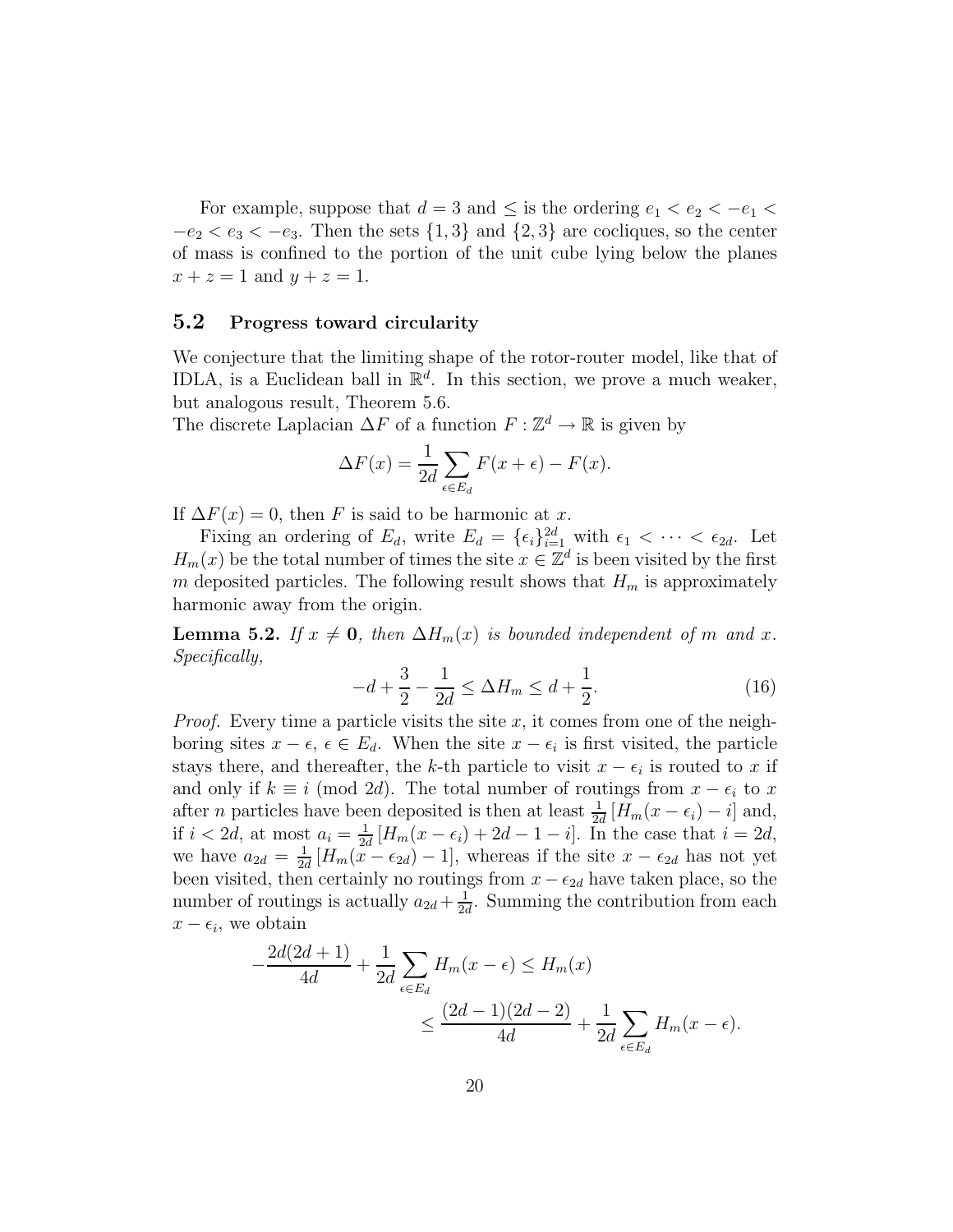and this reduces to (16).

There is a unique function G on  $\mathbb{Z}^d$  that is harmonic way from the origin and satisfies  $G(0) = 0$  and  $\Delta G(0) = -1$ . This G is called the discrete harmonic Green's function. Unlike its continuous counterpart, the discrete Green's function does not have a simple closed form, and is given in two dimensions by an elliptic integral [18]. However, the discrete Green's function does have the same asymptotics as its continous counterpart: in dimension 3 and higher G is asymptotic to a constant times  $r^{2-d}$ , and in dimension 2 it is asymptotic to a constant times  $\log \frac{1}{r}$  (cf. [16, 18]).

A first attempt at a proof of the circularity conjecture might run as follows. To show that the rescaled set of occupied sites converges to a ball, it would be enough to show that the function  $H_m$  is sufficiently radially symmetric, i.e. to bound  $|H_m(x) - H_m(y)|$  in terms of  $||x||^2 - ||y||^2$ . Due to its asymptotics, Green's function is itself approximately radially symmetric, and given Lemma 5.2, we might expect that the function  $H_m$  should approximately coincide with a suitable scaling and translation of  $G$ , namely  $H_m(\mathbf{0}) - \Delta H_m(\mathbf{0})G$ . In two dimensions, however, we immediately encounter the problem that  $H_m$  is bounded below by zero, while  $G \sim \frac{1}{27}$  $\frac{1}{2\pi} \log \frac{1}{r}$  is not bounded below. Indeed, the data suggest that  $G$  is an excellent approximation to  $H_m$  near  $r = 0$ , but a bad approximation when  $H_m$  is close to zero; see figure 4 and the discussion in section 5. Unfortunately, it is precisely when  $H_m$  is close to zero that we need a good approximation.

We might expect these difficulties to disappear in dimensions three and higher, since  $r^{2-d}$  is bounded below by zero. Perhaps surprisingly, however, Green's function does not appear to be a very good approximation in the three dimensional case, either; see figure 6 in section 5.

To avoid the inaccuracies of the Green's function approximations, we will take a somewhat different approach. For the sake of simplicity, we treat only the two-dimensional model. Fix a map  $r : \mathbb{Z}^2 \to E_2$  indicating the rotor direction at each point in the plane. Imagine now that several particles are simultaneously deposited at different points in the plane; write  $\nu(x)$  for the number of particles at the site x. If x is a point with  $\nu(x) > 1$ , let  $x(r, \nu)$  denote the configuration obtained by routing one particle from  $x$  to the neighboring site  $x+r(x)$ , and then changing the direction of the rotor  $r(x)$  as dictated by the ordering  $\leq$ . A finite sequence of steps  $(x) = (x_1, x_2, \ldots, x_k)$  is said to be terminating if the configuration  $(r', \nu') = x(r, \nu) = (x_k x_{k-1} \dots x_1)(r, \nu)$  is such that  $\nu' \leq 1$  everywhere. The following result is a special case of Proposition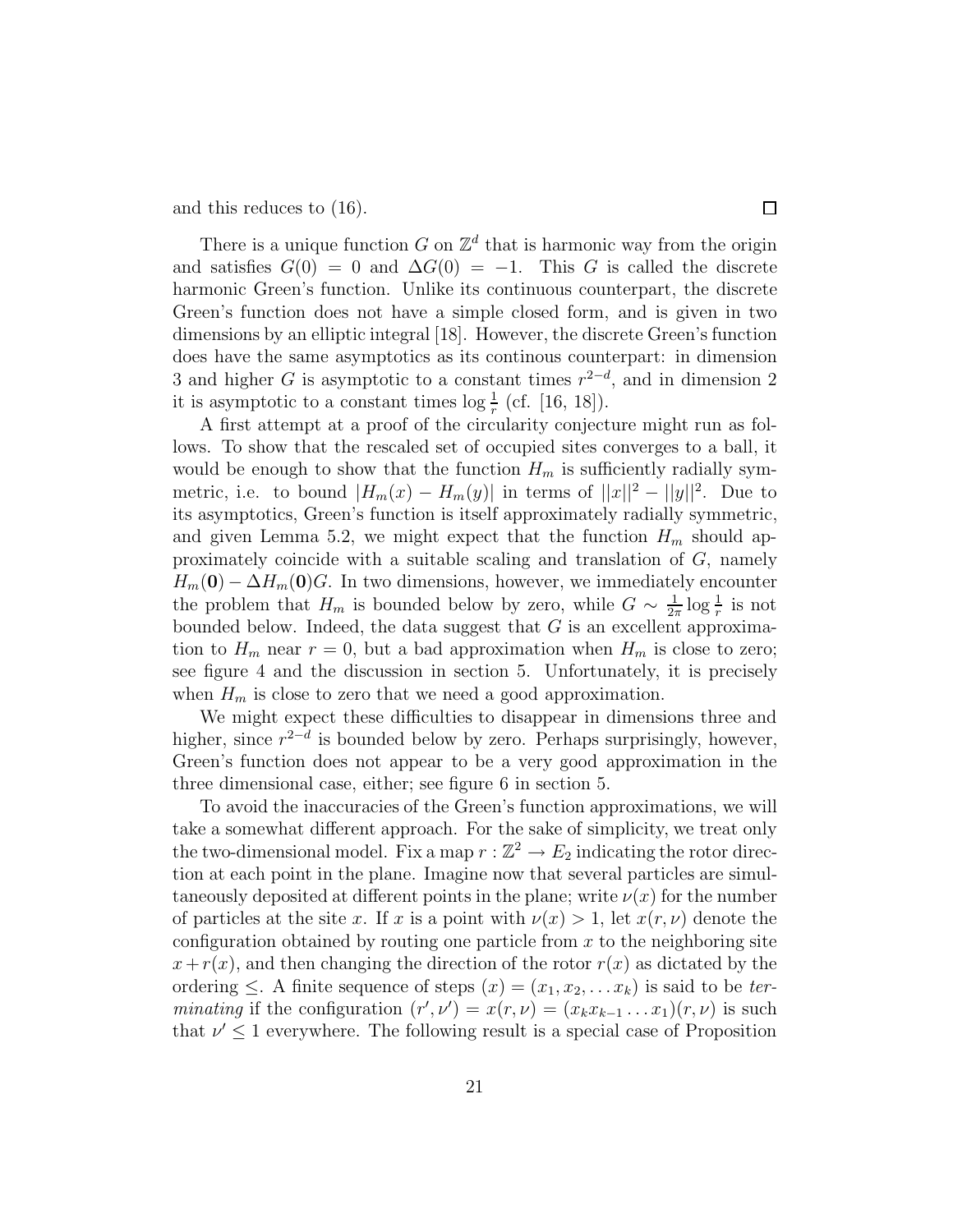4.1 of [11], but we include a proof here for the sake of completeness.

**Proposition 5.3.** Given a configuration of rotors  $r_0 : \mathbb{Z}^2 \to E_2$ , and a map  $\nu_0: \mathbb{Z}^2 \to \mathbb{N}$  indicating the number of particles at each point in the plane, if  $(x) = (x_1, \ldots, x_k)$  and  $(y) = (y_1, \ldots, y_l)$  are any two terminating sequences of steps, then  $k = l$  and the resulting configurations  $x(r_0, \nu_0)$  and  $y(r_0, \nu_0)$ are identical.

*Proof.* It suffices to show that  $(x)$  is a permutation of  $(y)$ . If this were not the case, then reversing the roles of  $(x)$  and  $(y)$  if necessary, there exists j such that the sequence  $(x') = (x_1, \ldots, x_{j-1})$  is a permutation of a subsequence of  $(y)$ , but  $(x'') = (x_1, \ldots, x_j)$  is not. Then  $x_j$  occurs with the same multiplicity in  $(x')$  and  $(y)$ , while every  $x_i \neq x_j$  occurs with at most the same multiplicity. Now setting  $y(r_0, \nu_0) = (r, \nu)$  and  $x'(r_0, v_0) = (r', \nu')$ , it follows that  $\nu'(p) \le$  $\nu(p)$ . But  $(y)$  is a terminating sequence, so  $\nu(p) \leq 1$ , and hence p is not a legal step after the sequence  $(x_1, \ldots, x_i)$ , a contradiction.  $\Box$ 

Consider now the following procedure. First,  $m$  particles are deposited simultaneously at the origin, and at each step thereafter, all but one of the particles at each occupied site are routed to neighboring sites, until there is at most one particle at each site. By Proposition 5.3, this procedure is guaranteed to terminate, and to give the same final configuration  $(r, \nu)$  our original model, in which the particles were deposited one by one. Notice that at each step in this new procedure, each site ejects approximately equally many particles to each of its neighbors; letting  $H_{m,n}(x)$  be the number of particles at the site x after n steps, we see that  $H_{m,n} \approx H_{m,n-1} + \Delta H_{m,n-1}$ , so our procedure has the effect of approximately iterating the operator  $\Delta + Id$ . Our next two lemmas convert this observation into a precise estimate.

**Lemma 5.4.** Let  $B_0(x, y) = \delta_{x0}\delta_{y0}$ , where  $\delta$  denotes the Kronecker delta. Let  $B_n = B_{n-1} + \Delta B_{n-1}, n \geq 1$ . Then

$$
B_n(x,y) = 4^{-n} \left( \begin{array}{c} n \\ \frac{1}{2}(n+x+y) \end{array} \right) \left( \begin{array}{c} n \\ \frac{1}{2}(n+x-y) \end{array} \right), \tag{17}
$$

where we adopt the convention that  $\begin{pmatrix} n \\ n \end{pmatrix}$ k  $= 0$  if  $k \notin \mathbb{N}$  or  $k > n$ .

*Proof.* Induct on *n*. Writing  $u = \frac{1}{2}$  $\frac{1}{2}(n+x+y), v=\frac{1}{2}$  $\frac{1}{2}(n+x-y)$ , we have by the inductive hypothesis

$$
B_{n-1}(x-1,y) = 4^{1-n} \binom{n-1}{u-1} \binom{n-1}{v-1};
$$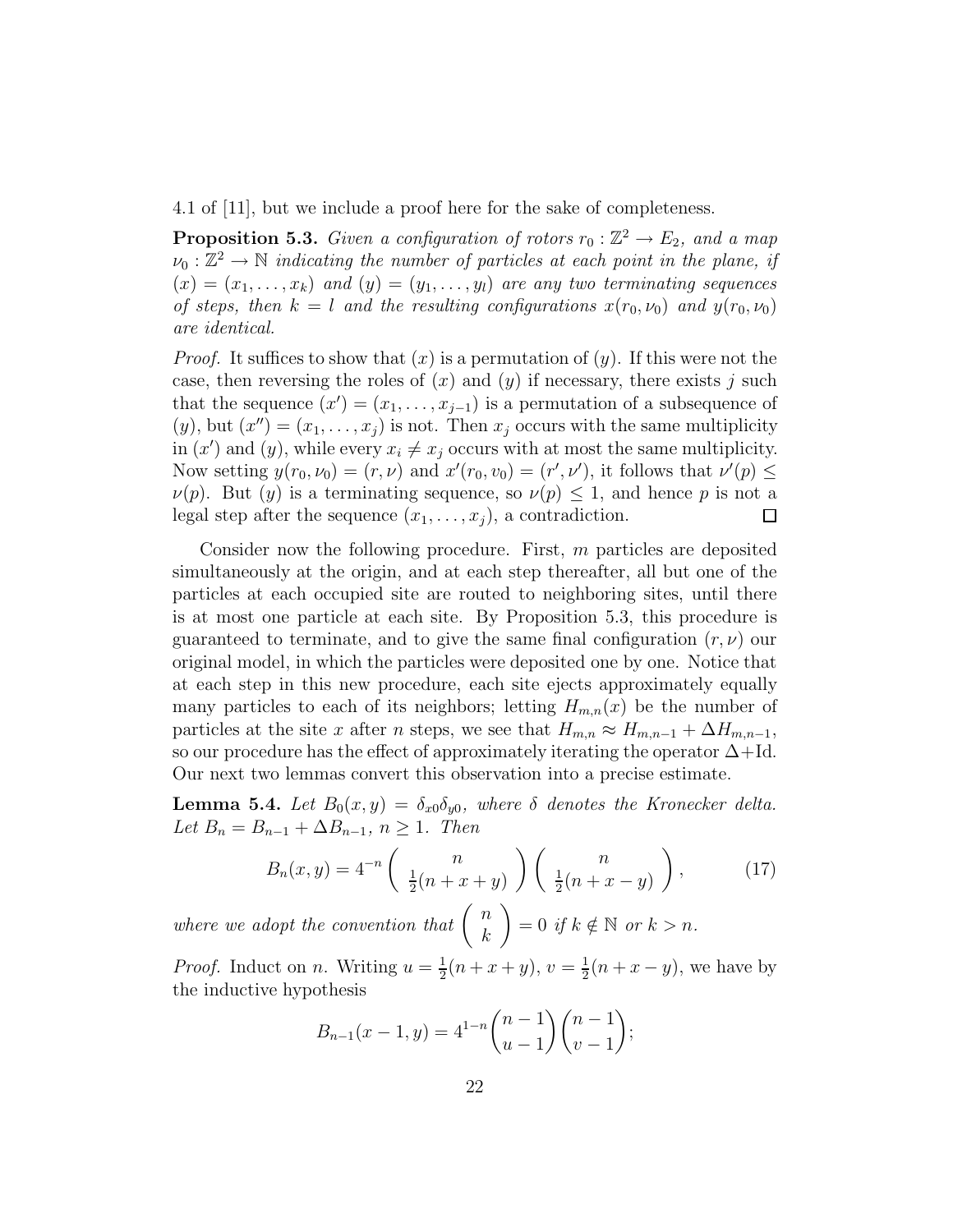$$
B_{n-1}(x, y-1) = 4^{1-n} {n-1 \choose u-1} {n-1 \choose v};
$$
  
\n
$$
B_{n-1}(x, y+1) = 4^{1-n} {n-1 \choose u} {n-1 \choose v-1};
$$
  
\n
$$
B_{n-1}(x+1, y) = 4^{1-n} {n-1 \choose u} {n-1 \choose v};
$$

whence

$$
B_n(x,y) = 4^{-n} \left[ \binom{n-1}{u-1} + \binom{n-1}{u} \right] \binom{n-1}{v-1} + 4^{-n} \left[ \binom{n-1}{u-1} + \binom{n-1}{u} \right] \binom{n-1}{v}
$$
  
=  $4^{-n} \binom{n}{u} \binom{n}{v}.$ 

Lemma 5.5.  $|H_{m,n} - mB_n|$  ≤ 3n.

*Proof.* By definition,  $F_{m,0} = m\delta_{x0}\delta_{y0} = mB_0$ . We now show by induction on  $n$  that

$$
-3 \le H_{m,n} - (\Delta + \text{Id})[H_{m,n-1}] \le 3. \tag{18}
$$

On the *n*-th step, depending on the direction of the rotor  $r(z + \epsilon)$  and the congruence class of  $H_{m,n-1}(z+\epsilon) \pmod{4}$ , a point  $z \in \mathbb{Z}^2$  receives between 1  $\frac{1}{4}[H_{m,n-1}(z+\epsilon)-4]$  and  $\frac{1}{4}[H_{m,n-1}(z+\epsilon)+2]$  particles from each neighboring site  $z + \epsilon$ . Moreover, the site z ejects all but one of its own particles, leaving

$$
-4 + (\Delta + Id)[H_{m,n-1}](z) + 1 \le H_{m,n}(z) \le 2 + (\Delta + Id)[H_{m,n-1}](z) + 1,
$$
  
and (18) follows.

and (18) follows.

We're now ready to prove the promised weak circularity result. We will show that after  $m$  particles are deposited and allowed to equilibrate, every site in a disc centered at the origin of radius proportional to  $m^{1/4}$  is occupied. We will make use of Stirling's inequality

$$
\left(\begin{array}{c} 2n \\ n \end{array}\right) > \frac{4^n}{e^2\sqrt{n}}.\tag{19}
$$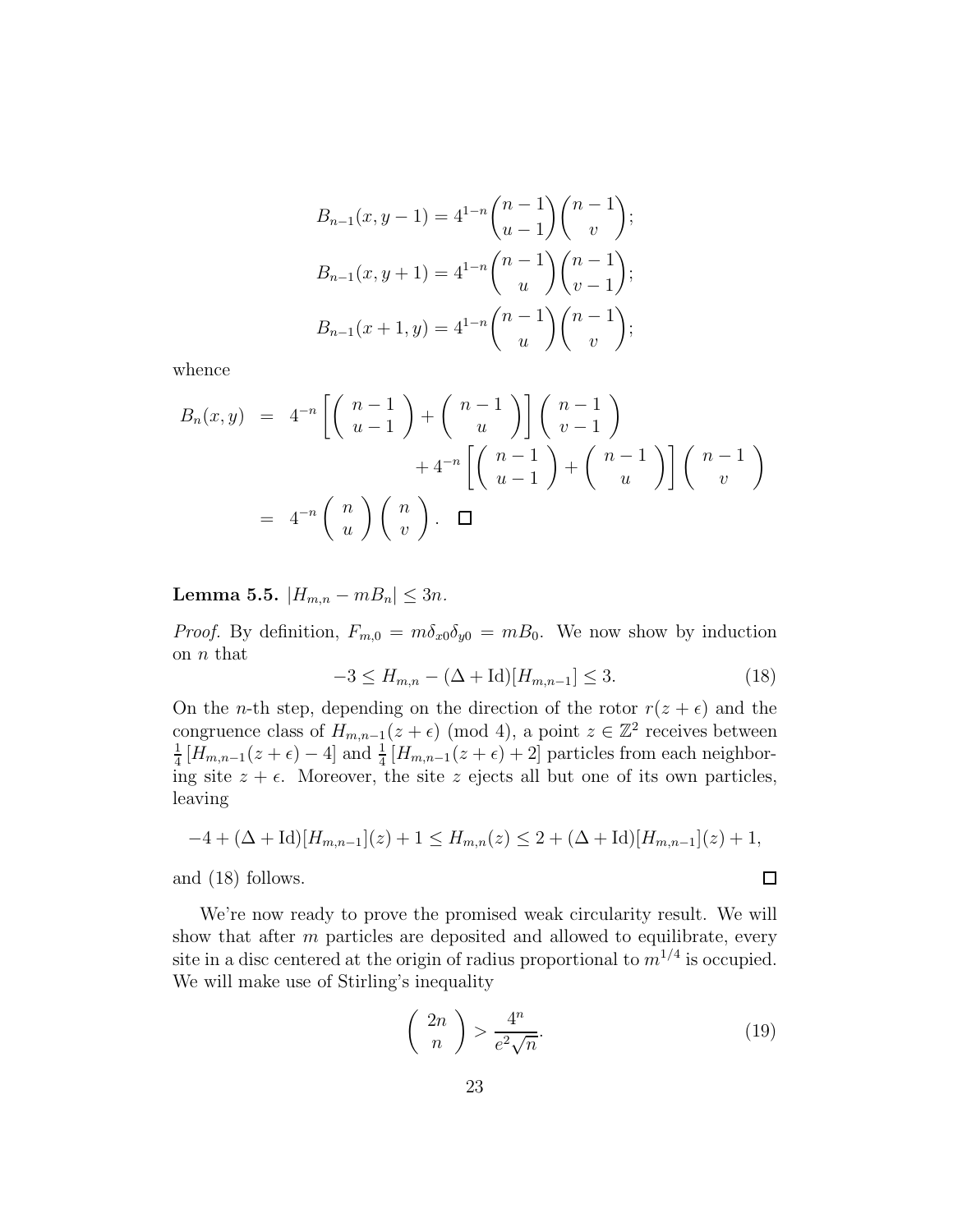and the fact that for any  $\epsilon > 0$  there exists  $N(\epsilon)$  such that for all  $t > N(\epsilon)$ ,

$$
\left(1 - \frac{a}{t}\right)^t > e^{-a - \epsilon} \tag{20}
$$

**Theorem 5.6.** Let  $\epsilon > 0$ . In either the type 1 or type 2 rotor-router model on  $\mathbb{Z}^2$ , if m is taken sufficiently large, then after m particles are deposited and allowed to equilibrate, every site in the open disc of radius  $r_0 = \frac{8m}{3e^6}$  $\frac{8m}{3e^{6+\epsilon}}\big)^{1/4}$ centered at the origin is occupied.

*Proof.* Let  $(x, y) \in \mathbb{Z}^2$  and suppose first that  $x \equiv y \equiv 0 \pmod{2}$ . Write  $u = \frac{1}{2}$  $\frac{1}{2}|x+y|, v = \frac{1}{2}$  $\frac{1}{2}|x-y|$ . Let  $r = \sqrt{x^2 + y^2} = \sqrt{2u^2 + 2v^2}$  and let  $n = \frac{1}{2}$  $\frac{1}{2}r^2$ . Note that *n* is an even integer. By Lemmas 5.4 and 5.5 and Stirling's inequality (19), for any  $m \in \mathbb{N}$  we have

$$
H_{m,n}(x,y) \geq m4^{-n} \left( \frac{n}{u+n/2} \right) \left( \frac{n}{v+n/2} \right) - 3n
$$
  
\n
$$
= m4^{-r^2/2} \left( \frac{r^2/2}{r^2/4} \right)^2 \cdot \prod_{i=1}^u \frac{\frac{r^2}{4} - i}{\frac{r^2}{4} + i} \prod_{j=1}^v \frac{\frac{r^2}{4} - j}{\frac{r^2}{4} + j} - \frac{3}{2}r^2
$$
  
\n
$$
> \frac{4m}{e^4r^2} \prod_{i=1}^u \frac{\frac{r^2}{4} - u - 1 + i}{\frac{r^2}{4} + i} \prod_{j=1}^v \frac{\frac{r^2}{4} - v - 1 + j}{\frac{r^2}{4} + j} - \frac{3}{2}r^2
$$
  
\n
$$
= \frac{4m}{e^4r^2} \prod_{i=1}^u \left( 1 - \frac{4(u+1)}{r^2 + 4i} \right) \prod_{j=1}^v \left( 1 - \frac{4(v+1)}{r^2 + 4j} \right) - \frac{3}{2}r^2
$$
  
\n
$$
> \frac{4m}{e^4r^2} \left( 1 - \frac{4(u+1)}{r^2} \right)^u \left( 1 - \frac{4(v+1)}{r^2} \right)^v - \frac{3}{2}r^2
$$
 (21)

We now use the inequality (20) in the cases

$$
a_1 = \frac{4u(u+1)}{r^2}, \quad t_1 = u;
$$
  

$$
a_2 = \frac{4v(v+1)}{r^2}, \quad t_2 = v.
$$

Let  $\delta$  be such that  $2\delta + \frac{2}{N(\delta)} = \epsilon$ . For  $u, v > N(\delta)$  and  $r < (\frac{8m}{3e^{\delta+1}})$  $\frac{8m}{3e^{6+\epsilon}}$  $\Big)^{1/4}$ , we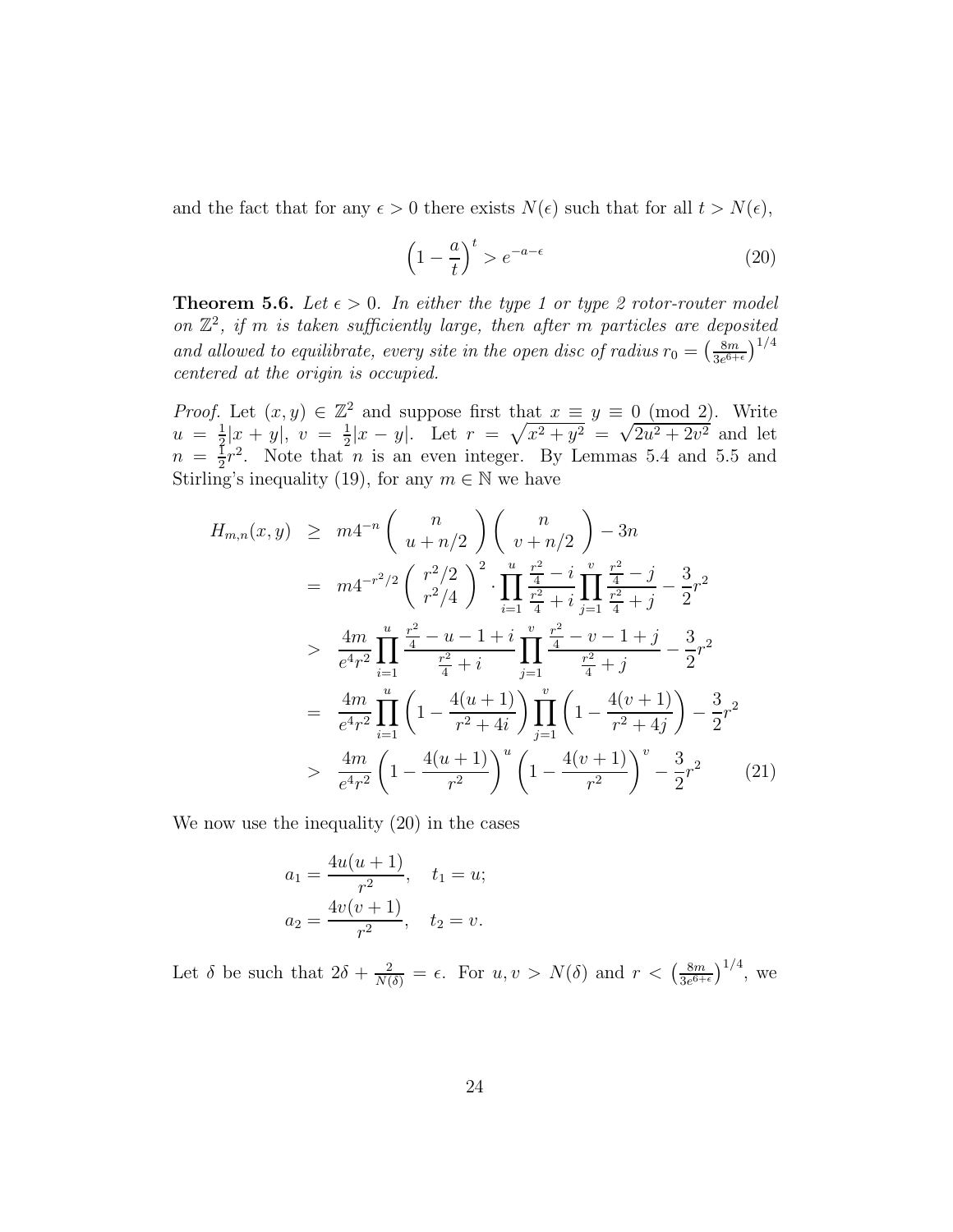have from  $(21)$ ,

$$
H_{m,n}(x,y) > \frac{4m}{e^4r^2} \exp\left(-\frac{4u^2 + 4v^2 + 4u + 4v}{r^2} - 2\delta\right) - \frac{3}{2}r^2
$$
  
\n
$$
= \frac{4m}{e^{6+2\delta}r^2} \exp\left(-\frac{2u + 2v}{u^2 + v^2}\right) - \frac{3}{2}r^2
$$
  
\n
$$
> \frac{4m}{e^{6+2\delta}r^2} \exp\left(-\frac{2\sqrt{2}}{\sqrt{u^2 + v^2}}\right) - \frac{3}{2}r^2
$$
  
\n
$$
> \frac{4m}{e^{6+2\delta}r^2} \exp\left(-\frac{2}{N(\delta)}\right) - \frac{3}{2}r^2
$$
  
\n
$$
= \frac{3}{2r^2} \left[\frac{8m}{3e^{6+\epsilon}} - r^4\right] > 0.
$$
 (22)

It remains to consider the case that u or v is  $\leq N(\delta)$ . First, let  $\beta =$  $\left(\frac{4}{1-e^{-\delta}}\right)$  $\int_{0}^{1/2}$ , and take m large enough so that  $mB_n(x, y) > 3n$  for all pairs x, y for which  $u, v \leq \beta N(\delta)$ . By Lemma 5.5,  $H_{m,n}(x, y) > 0$  for all such pairs. Now suppose one of  $u, v$  is >  $\beta N(\delta)$ . Taking y to  $-y$  if necessary, we can assume  $u \leq N(\delta)$ ,  $v > \beta N(\delta)$ . In particular, this implies

$$
\frac{4u(u+1)}{r^2} < \frac{4u^2}{v^2} < \frac{4}{\beta^2} = 1 - e^{-\delta},
$$

so from (21) we obtain

$$
H_{m,n}(x,y) > \frac{4m}{e^4r^2} \left(1 - \frac{4u(u+1)}{r^2}\right) \exp\left(-\frac{4v(v+1)}{r^2} - \delta\right) - \frac{3}{2}r^2
$$
  
> 
$$
\frac{4m}{r^2} \exp\left(-4 - 2\delta - \frac{2v^2}{u^2 + v^2} - \frac{2v}{u^2 + v^2}\right) - \frac{3}{2}r^2
$$
  
> 
$$
\frac{4m}{r^2} \exp\left(-6 - 2\delta - \frac{2}{N(\delta)}\right) - \frac{3}{2}r^2
$$

and we recover equation (22).

In the cases  $x \equiv y \equiv 1 \pmod{2}$  and  $x \not\equiv y \pmod{2}$  the proof is similar, taking  $n = \frac{r^2 - 2}{2}$  and  $\frac{r^2 - 3}{2}$ , respectively.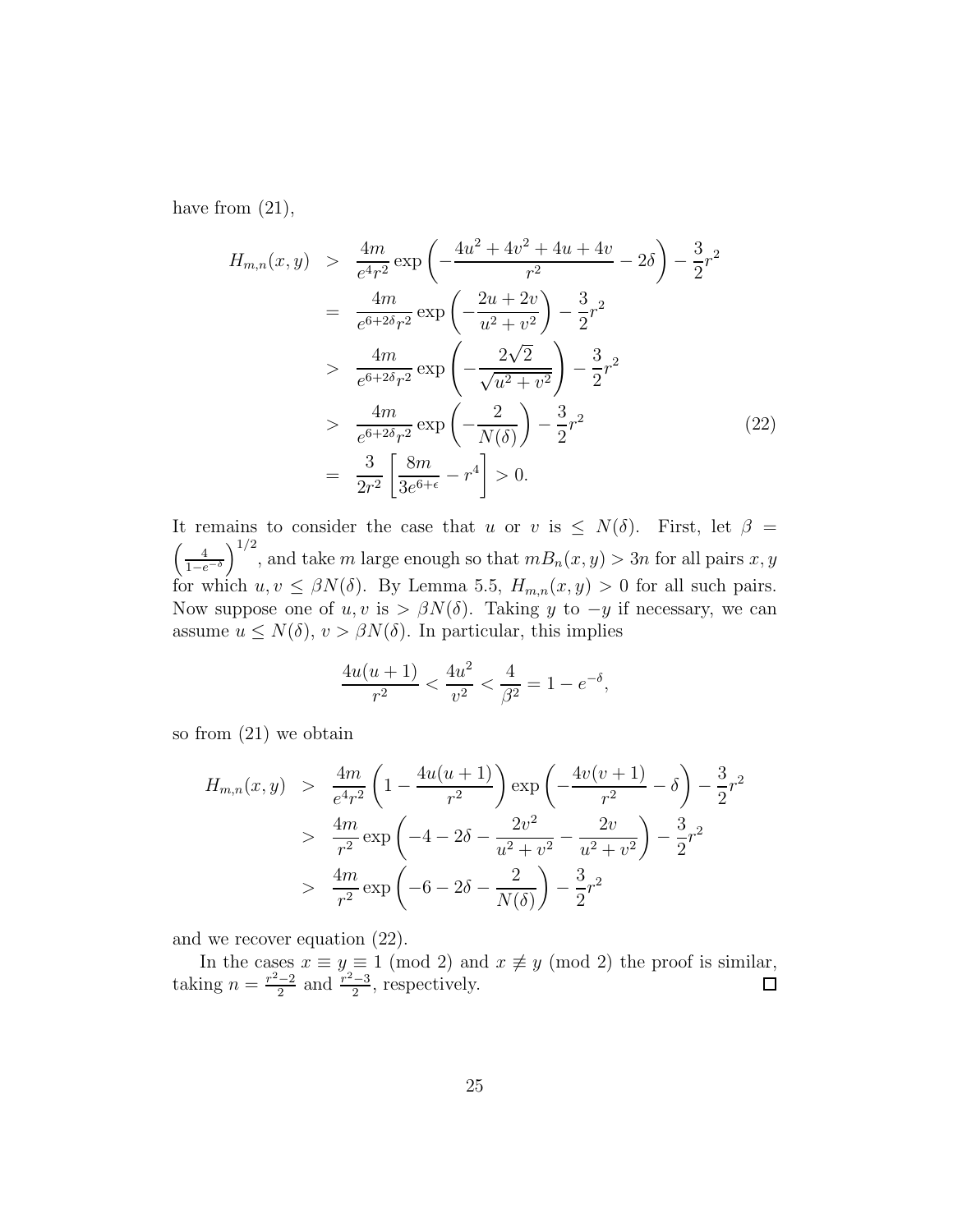

Figure 3: Plot of the set of pairs  $(r, s)$ ,  $1 \le r, s < 30$ , for which  $w_{r,s}$  is Sturmian out to  $10<sup>7</sup>$  places; r increases from left to right and s increases from bottom to top. The square of area 1 centered at  $(r, s)$  is shaded green (light gray) if  $w_{r, s}$  is Sturmian, and blue (dark gray) if  $w_{r,s}$  is not Sturmian.

## 6 Conjectures

### 6.1 The Sturmian region

Figure 3 shows the set of pairs  $(r, s)$  with  $1 \le r, s < 30$  for which the binary word  $w_{r,s}$  is Sturmian in the first ten million terms. In each of these cases,  $w_{r,s}$  takes the form (10) with

$$
\alpha = \frac{\sqrt{s}}{\sqrt{r} + \sqrt{s}}, \qquad \beta = \frac{\alpha - 1}{r} + \frac{1}{2}.
$$
 (23)

We make the obvious conjectures.

### Conjecture 1.

(i) For  $(r, s)$  in the diagonal stripe  $-4 \leq r - s \leq 3$ , with the single exception of the case  $r = 4$ ,  $s = 1$  the sequence  $w_{r,s}$  is Sturmian.

(ii) If  $(r, s)$  is just below the stripe, i.e.  $r-s=4$ , then  $w_{r,s}$  is Sturmian if and only if  $r$  is even.

(iii) If  $r - s < -4$ , then with finitely many exceptions,  $w_{r,s}$  is not Sturmian.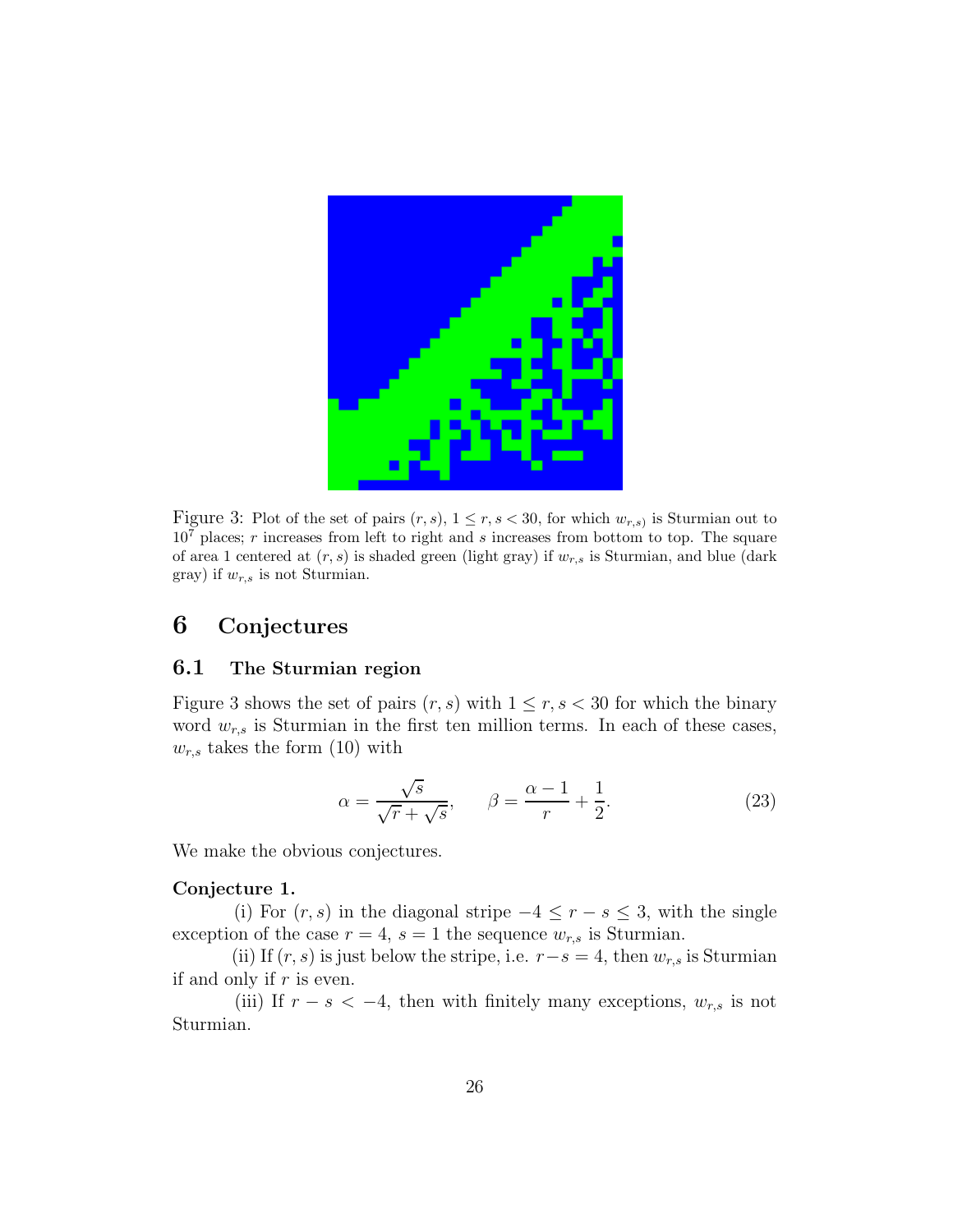It is likely that (i) and the positive direction of (ii) can be proved in the same way as Proposition 4.2; the computations become quite extensive, however. Proving the negative direction of (ii), as well as (iii), may be trickier. It is not hard to show that if  $w_{r,s}$  is Sturmian, then its slope  $\alpha$  must be given by (23); indeed, from Theorem 4.1 we have  $\frac{|x|}{y} \to \sqrt{\frac{r}{s}}$  as  $t \to \infty$ , and so the proportion of  $u \leq t$  for which  $f(\sigma(u)) = f^{-}(\sigma(u))$  approaches

$$
\frac{\frac{|x|}{r}}{\frac{|x|}{r} + \frac{y}{s}} = \frac{\frac{|x|}{ry}}{\frac{|x|}{ry} + \frac{1}{s}} \longrightarrow \frac{\frac{1}{\sqrt{rs}}}{\frac{1}{\sqrt{rs}} + \frac{1}{s}} = \frac{\sqrt{s}}{\sqrt{r} + \sqrt{s}},
$$

and we recover (23). Likewise, from (4) one can deduce that if  $w_{r,s}$  is Sturmian, its intercept  $\beta$  must be given by (23).

The fact that  $w_{r,s}$  appears to be Sturmian for so many pairs  $(r, s)$  suggests that an exact description of the triples  $f_{r,s}^n(0,0,0)$  for general r and s may be within reach. The subword complexity (number of factors of length  $n$ ) of  $w_{r,s}$  would be worth investigating in this connection, since Sturmian words are of minimal complexity among aperiodic words (cf. [3]).

#### 6.2 Green's function estimates

The discrete Green's function in two dimensions has the asymptotics (cf.  $|18|)$ 

$$
G(r) = \frac{1}{2\pi} \left( \log r + \frac{3}{2} \log 2 + \gamma + O(\frac{1}{r^2}) \right).
$$

Set  $\tilde{G}(r) = \frac{1}{2\pi} \left( \log r + \frac{3}{2} \right)$  $\frac{3}{2}\log 2 + \gamma$ . As in section 4.2, let  $H_m(x, y)$  denote the total number of times the point  $(x, y) \in \mathbb{Z}^2$  is visited by the first m deposited particles. As discussed in section 4.2, we might expect  $H_m$  to coincide closely with the function  $H_m(0,0) - \Delta H_m(0,0)G'$ . Observe that every time a particle visits the origin, it has either been newly placed there, or it has come from one of the four adjacent sites  $(\pm 1, 0), (0, \pm 1)$ ; so by the same argument used in the proof of Lemma 5.2, we conclude that  $\Delta H_m(0,0)$  is approximately  $-m$ . Figure 4 plots  $H_m(r, 0)$  against the two functions

$$
F = H_m(0,0) - m\tilde{G}, \qquad \tilde{F} = H_m(0,0) - m\left(\tilde{G} - \frac{1}{2}\right). \tag{24}
$$

Since we constructed F to coincide with  $H_m$  near zero, and F is unbounded below while  $H_m \geq 0$ , it is not too surprising that F gives a good approximation to  $H_m$  near zero, but a bad approximation near the root of  $H_m$ .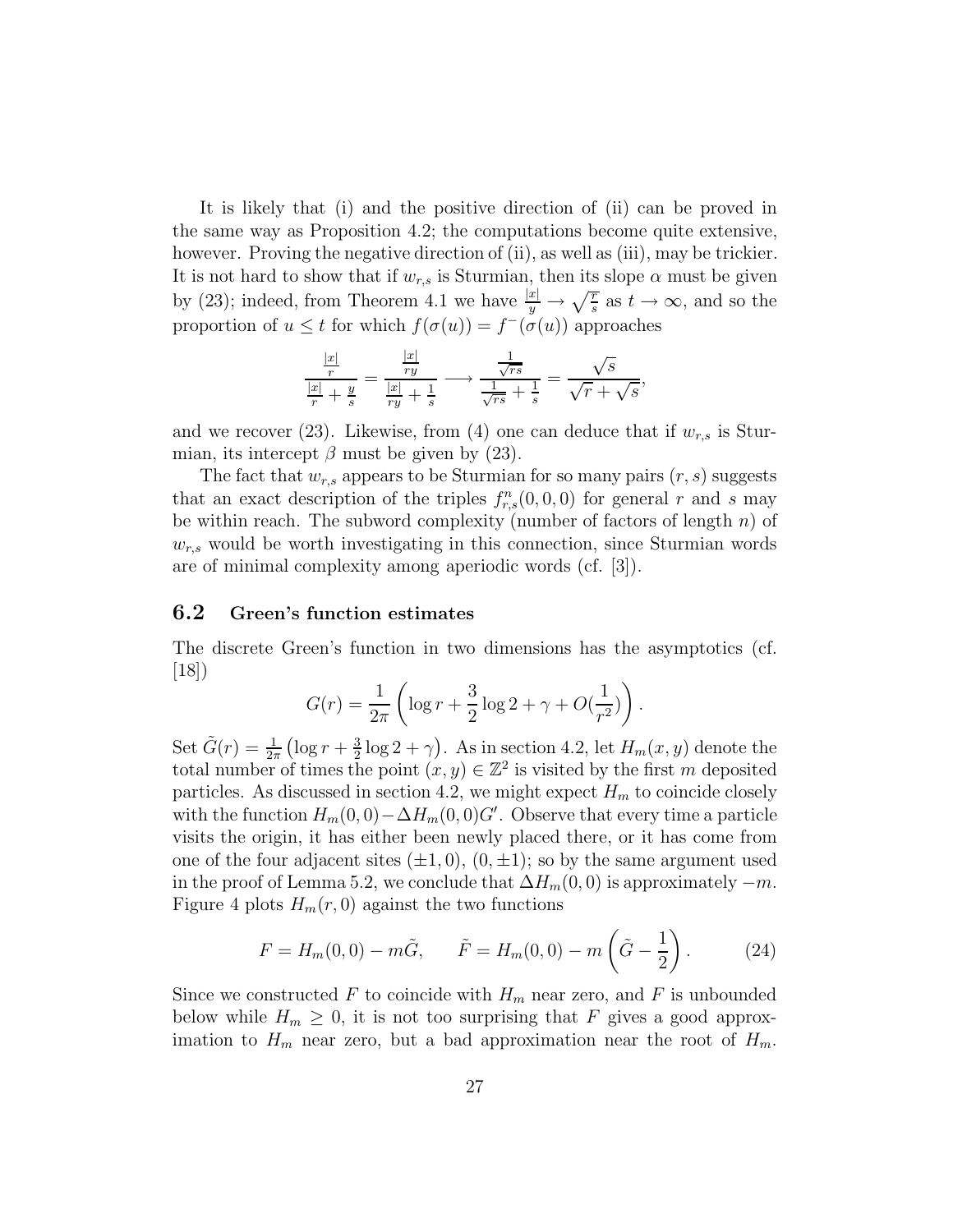

Figure 4: The function  $H_m(r,0)$  (middle curve) for the type 1 rotor-router model on  $\mathbb{Z}^2$ , plotted against the functions  $F(r)$  (lower curve) and  $\overline{F}(r)$  (upper curve) of equation (24). Here  $m = |10000\pi|$ , so that  $H_m$  has its root near  $r = 100$ .

Interestingly, however, the root of  $\tilde{F}$  seems to coincide very closely with that of  $H_m$ .

Figure 5 shows  $H_m$  plotted against H and the function  $|r - r_0|^{\lambda}$ , where  $r_0 \approx 100$  is the root of  $H_m$  and  $\lambda = 2.232$ ; this latter function gives a very good approximation to  $H_m$  near its root.

Since Green's function is bounded below on  $\mathbb{Z}^n$  for  $n \geq 3$ , we might expect it to give better approximations to  $H_m$  in higher dimensions than it does in dimension two. For the most part, however, these expectations do not seem to be bourne out. Figure 6 shows  $H_m(r, 0, 0)$  for the three-dimensional rotorrouter model obtained from the ordering  $e_1 < -e_1 < e_2 < -e_2 < e_3 < -e_3$ , plotted against  $m/r$ , the principal term of the discrete Green's function in three dimensions.

Acknowledgments. The author would like to thank Jim Propp for his invaluable advising, and for providing the initial motivation for much of this work. In addition, Adam Kampff helped write the C code for generating many of the figures reproduced here. Henry Cohn and Anna Salamon provided helpful comments on earlier drafts of this paper.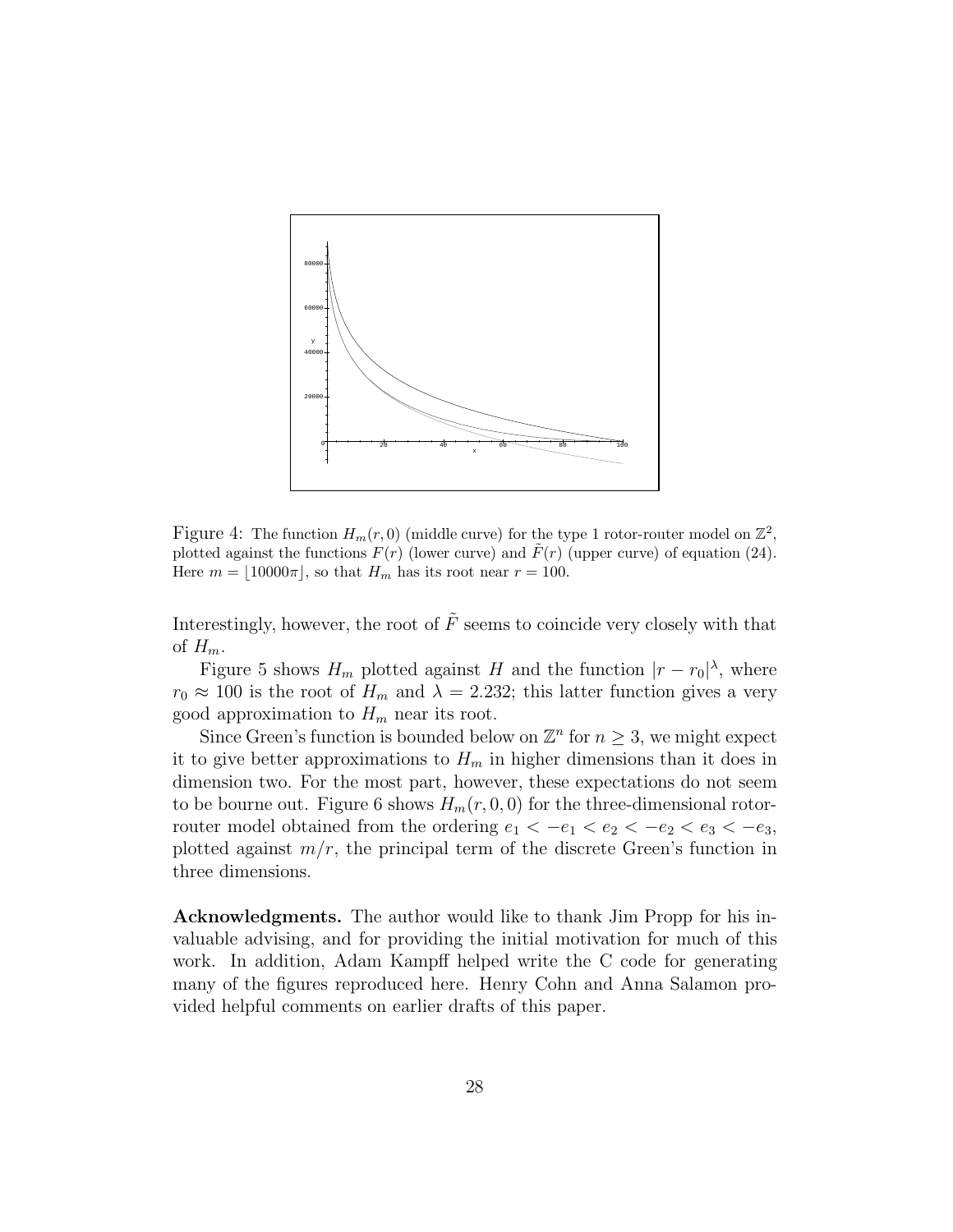

Figure 5: Near its root  $r_0$ ,  $H_m(r, 0)$  falls off like  $|r-r_0|^{\lambda}$ , where  $\lambda$  varies only very slightly with m. Shown here is  $H_m$  (upper curve) with  $m = \lfloor 10000\pi \rfloor$ , alongside the curves  $H(r)$ and  $|r - r_0|^\lambda$  for  $\lambda = 2.232$ .



Figure 6: The function  $H_m(r, 0, 0)$  for a three-dimensional rotor-router model (darker curve), plotted against  $m/r$ , the dominant term of Green's function on  $\mathbb{Z}^3$ . Here  $m =$  $\lfloor (4/3)\pi \cdot 15^3 \rfloor$ , so that  $H_m$  has its root near  $r = 15$ .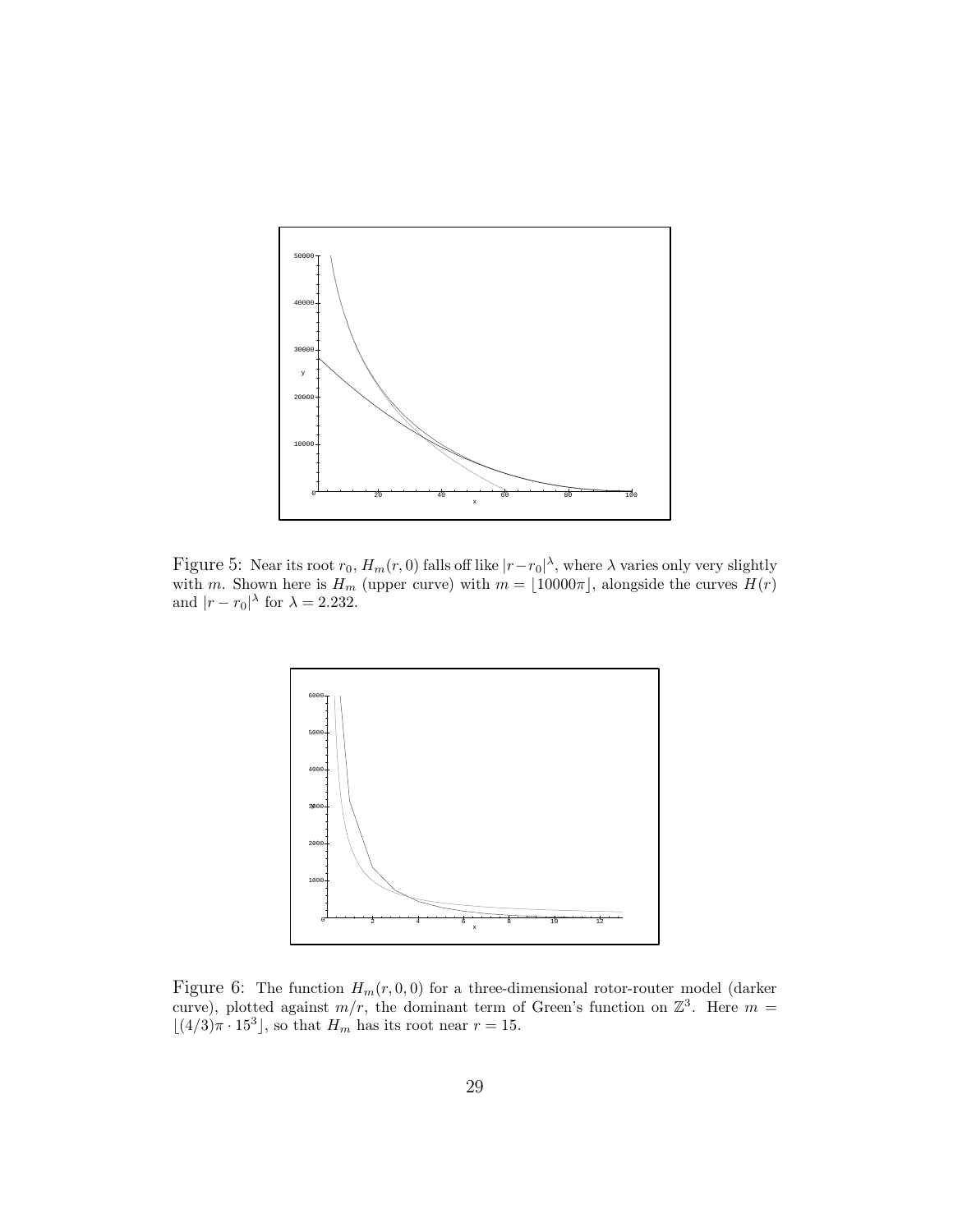## References

- [1] Bak, P., T. Chao and K. Wiesenfeld. "Self-organized criticality," Phys. Rev. A 38 (1988), no. 1, 364–374.
- [2] Barlow, M. T. "Fractals and diffusion-limited aggregation," Bull. Sci. Math 117 (1993), no. 1, 161–169.
- [3] Berstel, J., and P. Seebold. "Sturmian words," in Algebraic Combinatorics on Words, M. Lothaire, ed., Cambridge University Press, 2002.
- [4] Biggs, N.J., "Chip-firing and the critical group of a graph," J. Algebraic Combinatorics 9 (1999), 25–45.
- [5] Bjorner, A., L. Lovasz and P. Shor, "Chip-firing games on graphs," European J. Combinatorics 12 (1991), 283–291.
- [6] Cori, R. and D. Rossin, "On the sandpile group of dual graphs," European J. Combinatorics 21 (2000), no. 4, 447–459.
- [7] Creutz, M., "Cellular automata and self-organized criticality," in Some New Directions in Science on Computers, G. Bhanot, S. Chen and P. Seiden, eds., World Scientific, 1997.
- [8] De Luca, A., "Sturmian words: structure, combinatorics, and their arithmetics," Theoret. Comp. Sci. 183 (1997), no. 1-2, 205–224.
- [9] Dhar, D. "Self-organized critical state of sandpile automaton models," Phys. Rev. Lett. 64 (1990), 1613–1616.
- [10] Dhar, D., P. Ruelle, S. Sen, and D. Verma, "Algebraic aspects of abelian sandpile models," J. Phys. A 28 (1995), 805–831.
- [11] Diaconis, P. and W. Fulton. "A growth model, a game, an algebra, Lagrange inversion, and characteristic classes," Rend. Sem. Mat. Univ. Pol. Torino **49** (1991), no. 1, 95–119.
- [12] Doyle, P. G., and J. L. Snell, Random Walks and Electric Networks, MAA press, 1984.
- [13] Engel, A. "The probabilistic abacus," Ed. Stud. Math. 6 (1975), 1-22.